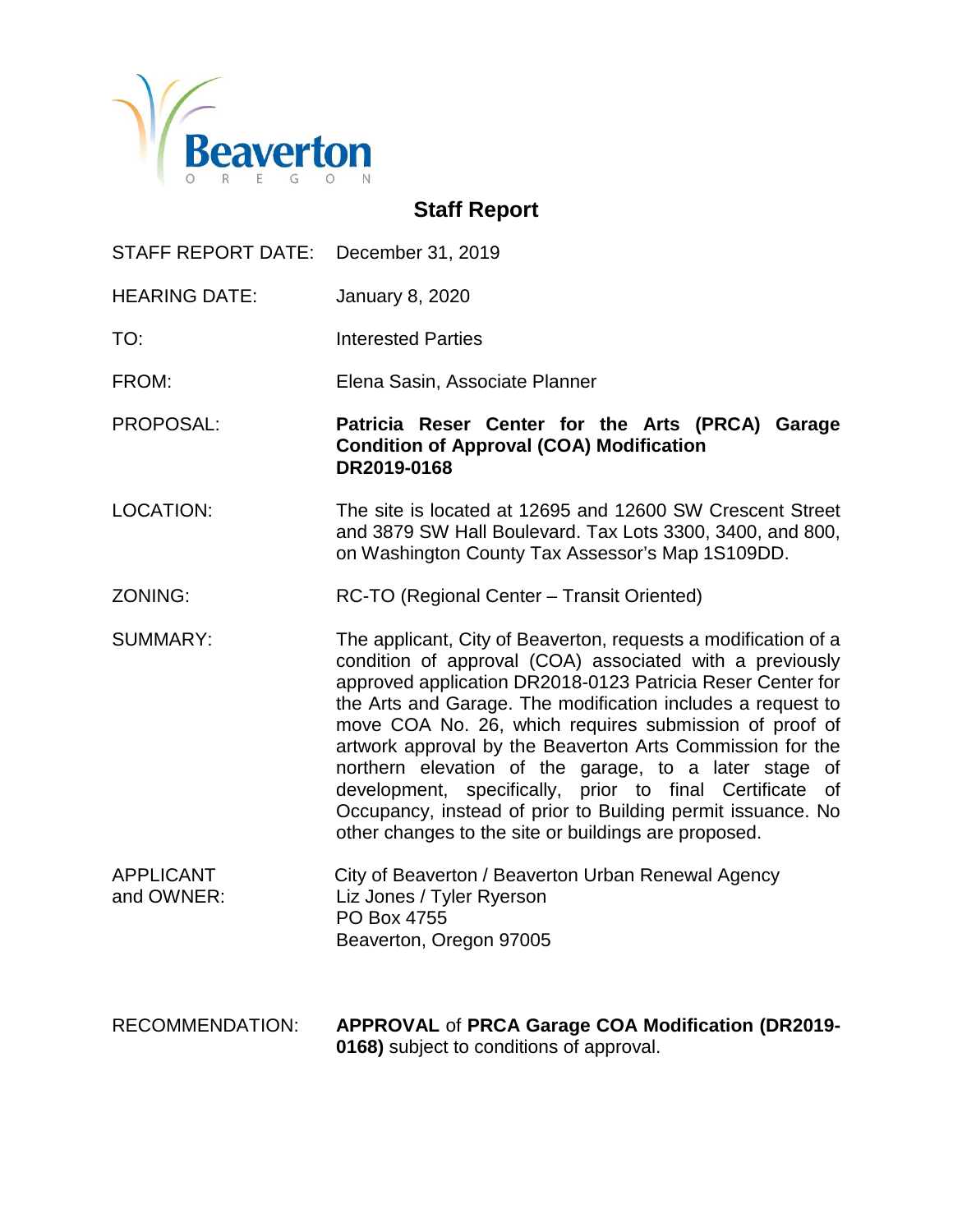# **BACKGROUND FACTS**

#### **Project Description**

The applicant, City of Beaverton, requests to modify a previous decision for the PRCA and Garage (DR2018-0123) by extending the timing of a condition of approval, no. 26, related to artwork on the garage's northern building elevation. The subject condition is as follows:

### *B. Prior to building permit issuance for a building, the applicant shall:*

*26. Provide proof of artwork approval by the Beaverton Arts Commission for any artwork proposed on the northern wall of the garage. The approved artwork shall cover at least 30% of the northern garage wall, as measured from 3 feet above grade to 74.5 feet above grade. 20% to 25% of the artwork shall project at least four (4) inches from the wall but shall not cross the property line. If approval is not provided for artwork on the northern undifferentiated wall, the applicant shall revise the plans and receive Design Review approval. (Planning / ES)*

The applicant requests to move this condition to the "Prior to final occupancy permit issuance of each building permit, the applicant shall:" subsection of the conditions of approval. The applicant states this request is being made as a result of the lead artists not choosing the northern wall of the garage as their public art commission, therefore, a separate selection process is underway to find an artist for the northern wall. The applicant states that if granted, the extension of the artwork approval from building permit to final occupancy permit will allow for a timeline that supports the most inclusive and fair practices in the field of public art. The applicant's request does not include any physical changes to the previously approved development or changes to the condition itself, only when the condition is required to be met.

#### **Key Application Dates**

| <b>Application</b> | <b>Submittal Date</b> | <b>Application</b><br><b>Deemed</b><br><b>Complete</b> | $120$ -Day* | $365 - Day**$                                                                           |
|--------------------|-----------------------|--------------------------------------------------------|-------------|-----------------------------------------------------------------------------------------|
|                    |                       |                                                        |             | <b>DR2019-0168</b> November 20, 2019 November 20, 2019 March 19, 2020 November 19, 2020 |

\* Pursuant to Section 50.25.9 of the Development Code this is the latest date, without a continuance, by which a final written decision on the proposal can be made.

\*\* This is the latest date, with a continuance, by which a final written decision on the proposal can be made.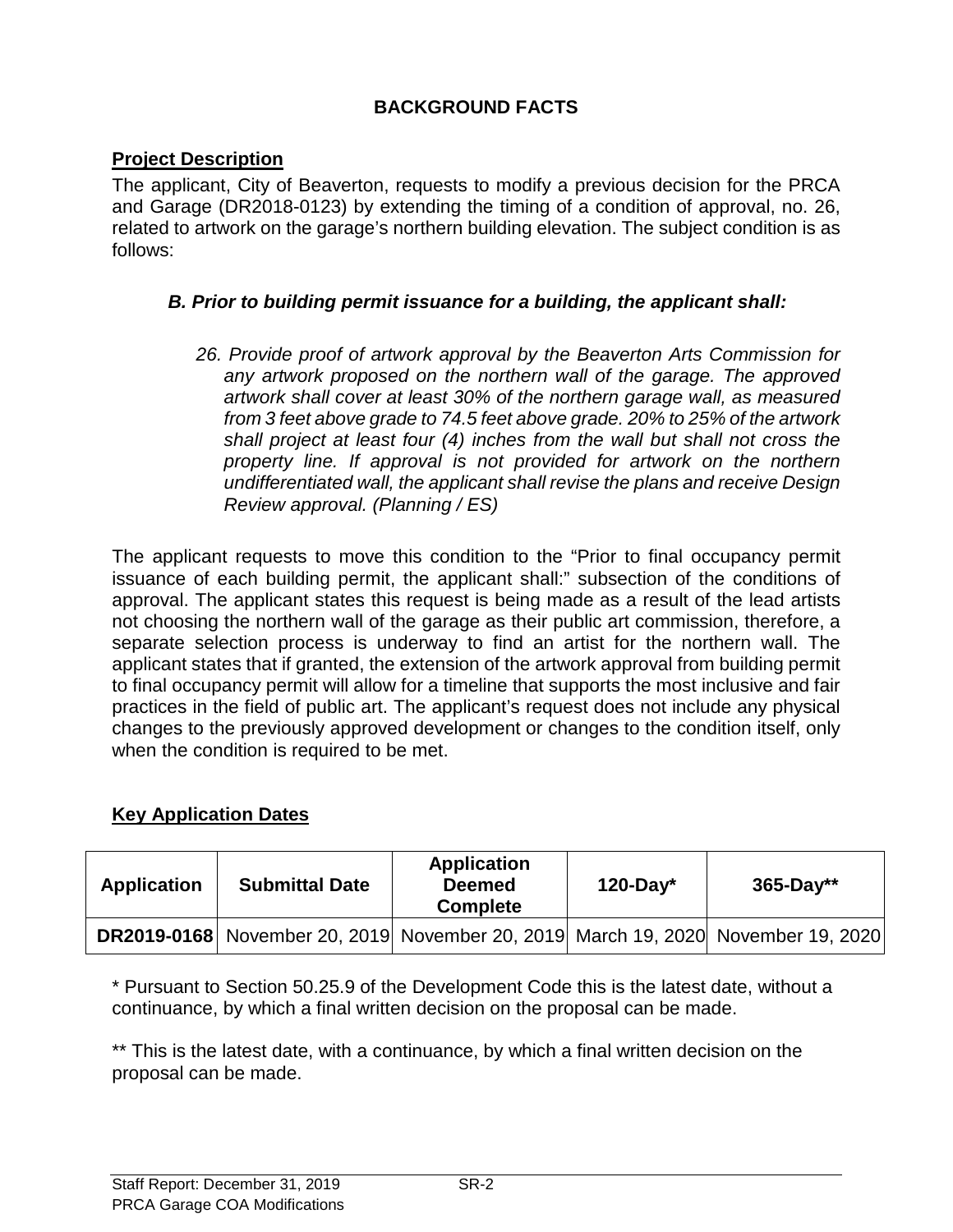# **Existing Conditions Table**

| <b>Zoning</b>                        | Regional Center – Transit Oriented (RC-TO)                                                                                                    |                                                                                                                                                                                         |  |
|--------------------------------------|-----------------------------------------------------------------------------------------------------------------------------------------------|-----------------------------------------------------------------------------------------------------------------------------------------------------------------------------------------|--|
| <b>Current</b><br><b>Development</b> | Surface parking lot, landscaping, and a natural area.                                                                                         |                                                                                                                                                                                         |  |
| <b>Site Size &amp;</b><br>Location   | The site is located between SW Hall Boulevard and SW Rose Biggi Avenue<br>and north of SW Crescent. The site size is approximately 2.8 acres. |                                                                                                                                                                                         |  |
| <b>NAC</b>                           | <b>Central Beaverton</b>                                                                                                                      |                                                                                                                                                                                         |  |
| <b>Surrounding</b><br><b>Uses</b>    | Zoning:<br>North: RC-TO<br>South: RC-TO<br>East: RC-TO<br>West: RC-TO                                                                         | Uses:<br>North: Surface parking lot and<br>commercial<br>South: Residential (condominiums)<br>East: Hall Boulevard and<br>commercial<br>West: SW Rose Biggi and hotel and<br>commercial |  |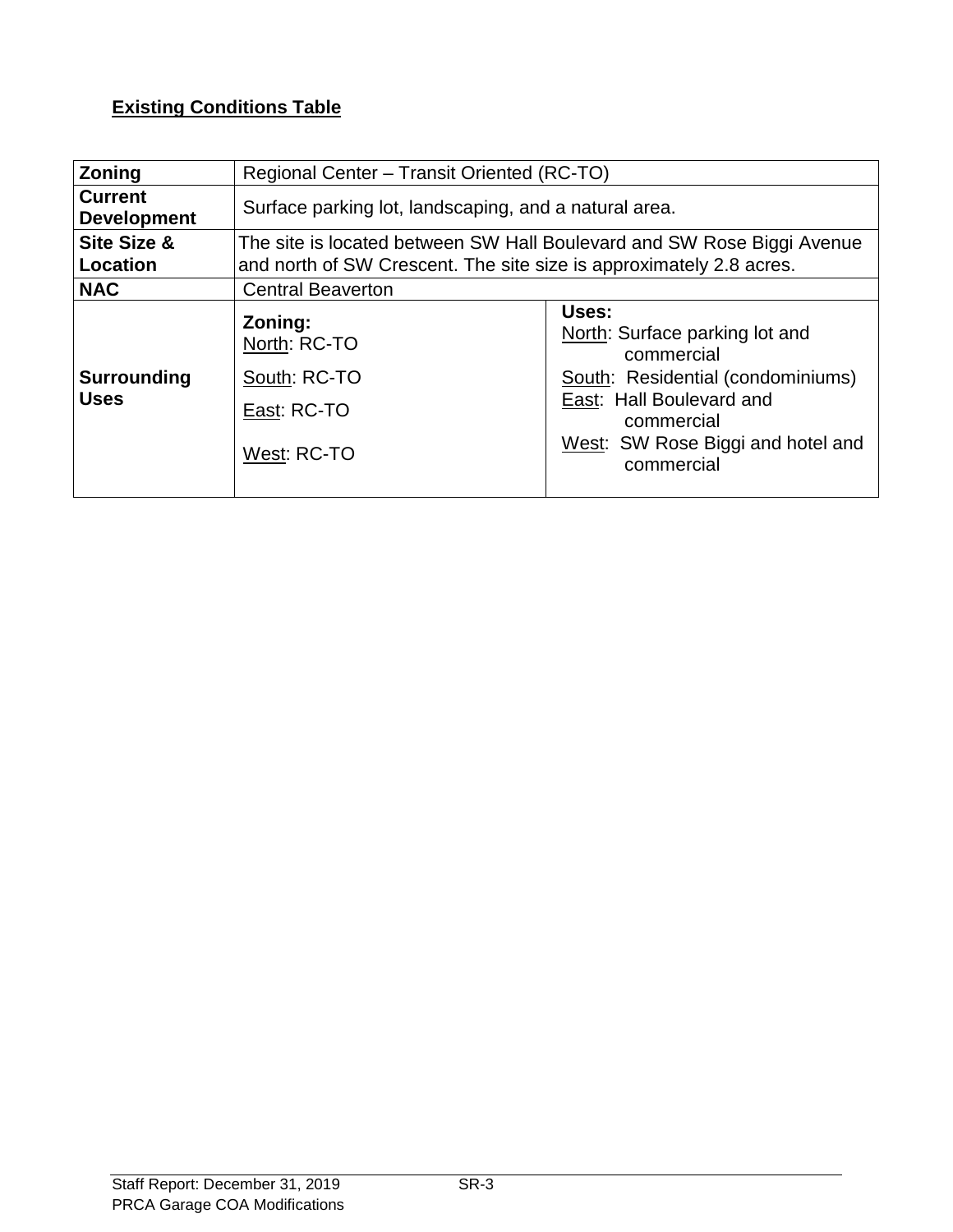# **DESCRIPTION OF APPLICATION AND TABLE OF CONTENTS**

|                      |                                                                                         | Page No.                          |
|----------------------|-----------------------------------------------------------------------------------------|-----------------------------------|
| <b>Attachment A:</b> | <b>Facilities Review Committee Technical Review and</b><br><b>Recommendation Report</b> | $FR1 - FR8$                       |
|                      |                                                                                         |                                   |
|                      | Attachment B: DR2019-0168 Modification of a Design Review Three                         | DR <sub>1</sub> -DR <sub>10</sub> |
|                      |                                                                                         |                                   |
|                      | <b>Attachment C: Conditions of Approval</b>                                             | COA1                              |
|                      |                                                                                         |                                   |

# **Exhibits**

#### **Exhibit 1. Materials submitted by Staff**

- Exhibit 1.1 Vicinity Map (page SR-5 of this report)
- Exhibit 1.2 Aerial Map (page SR-6 of this report)

# **Exhibit 2. Public Comment**

No public comments received

# **Exhibit 3. Materials submitted by the Applicant**

Exhibit 3.1 Submittal Package (dated December 26, 2019)

#### **Exhibit 4. Agency Comments**

No agency comments received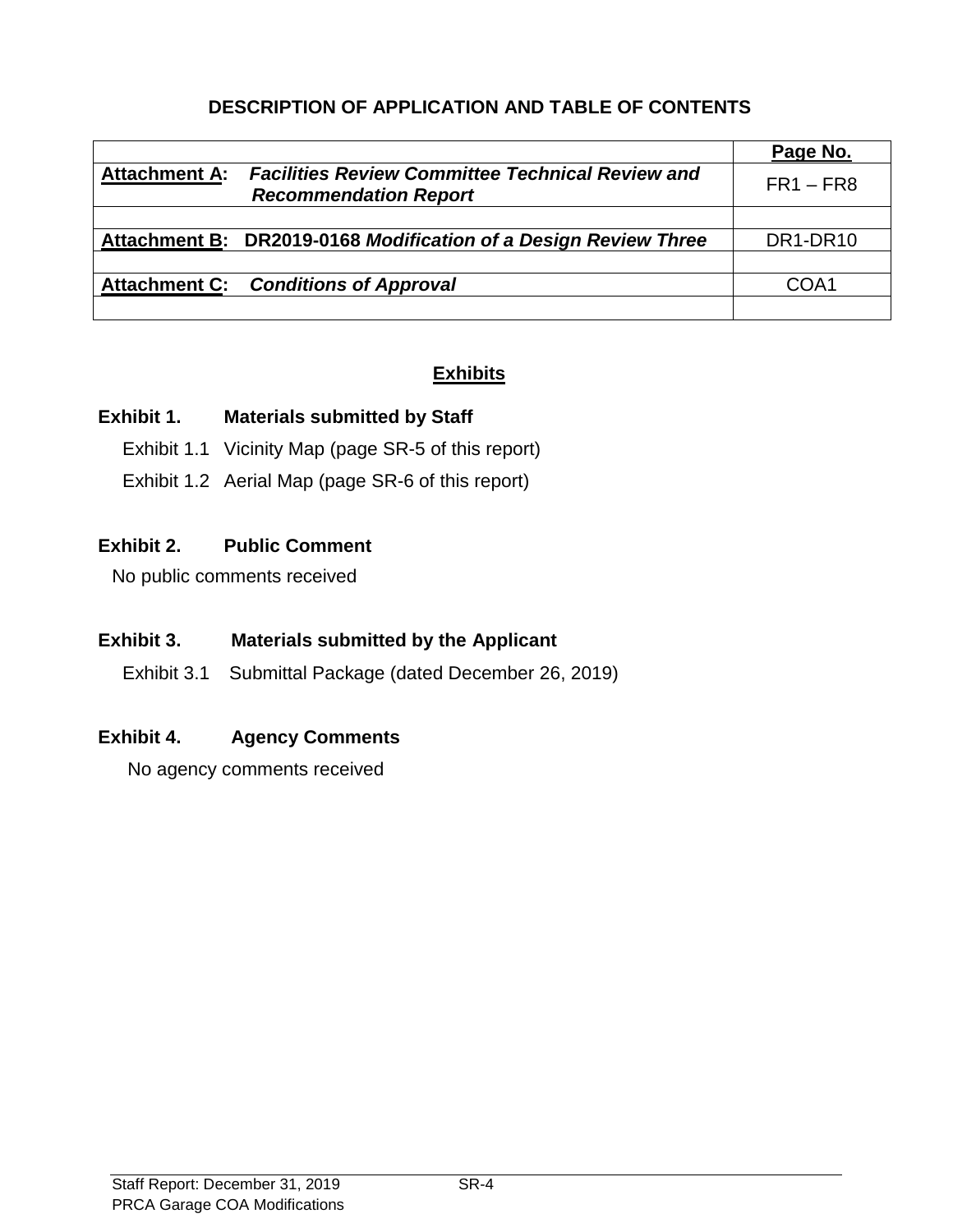#### **PRCA Garage COA Modification DR2019-0168 Zoning Map**

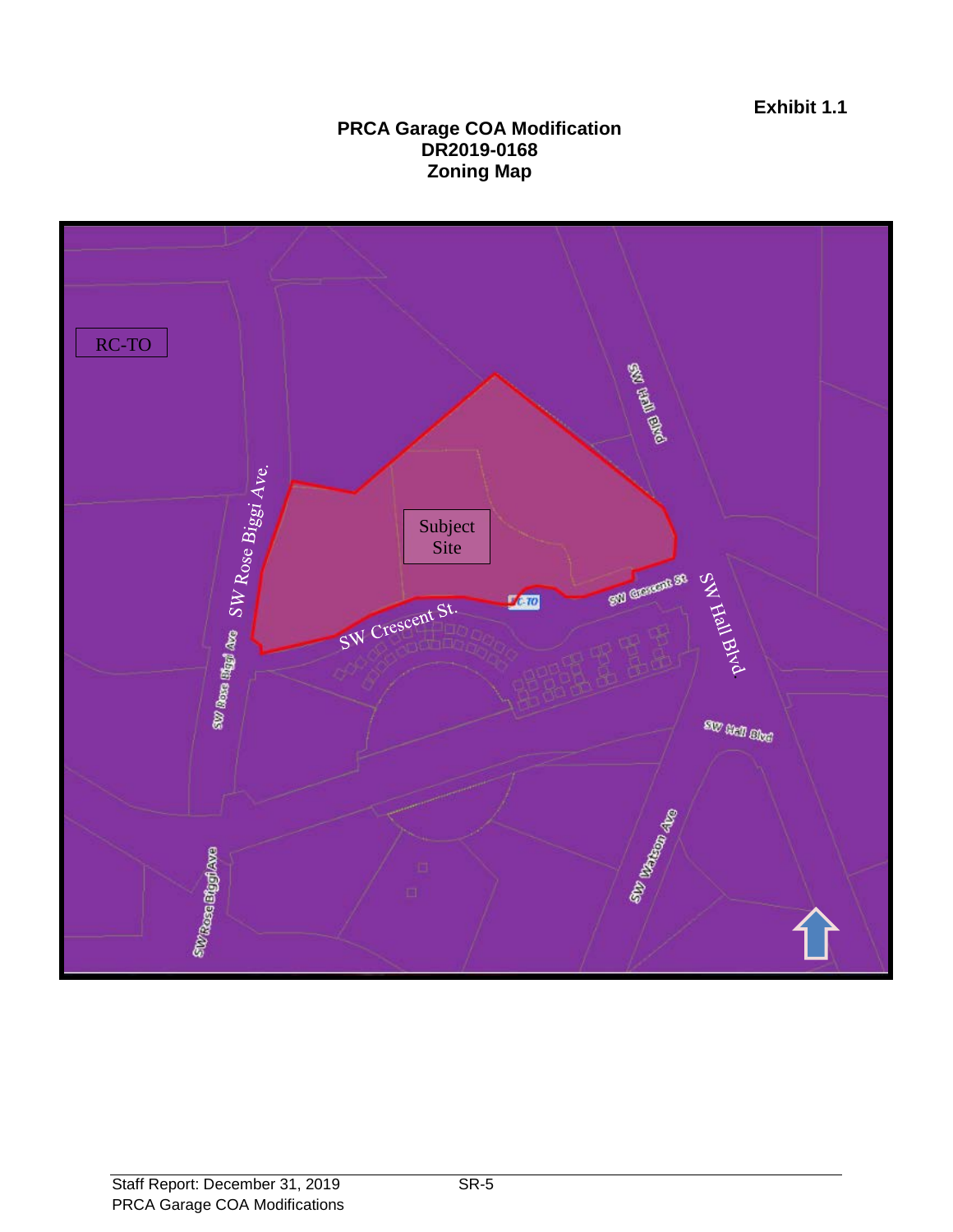**Exhibit 1.2**

#### **PRCA Garage COA Modification DR2019-0168 Aerial Map**

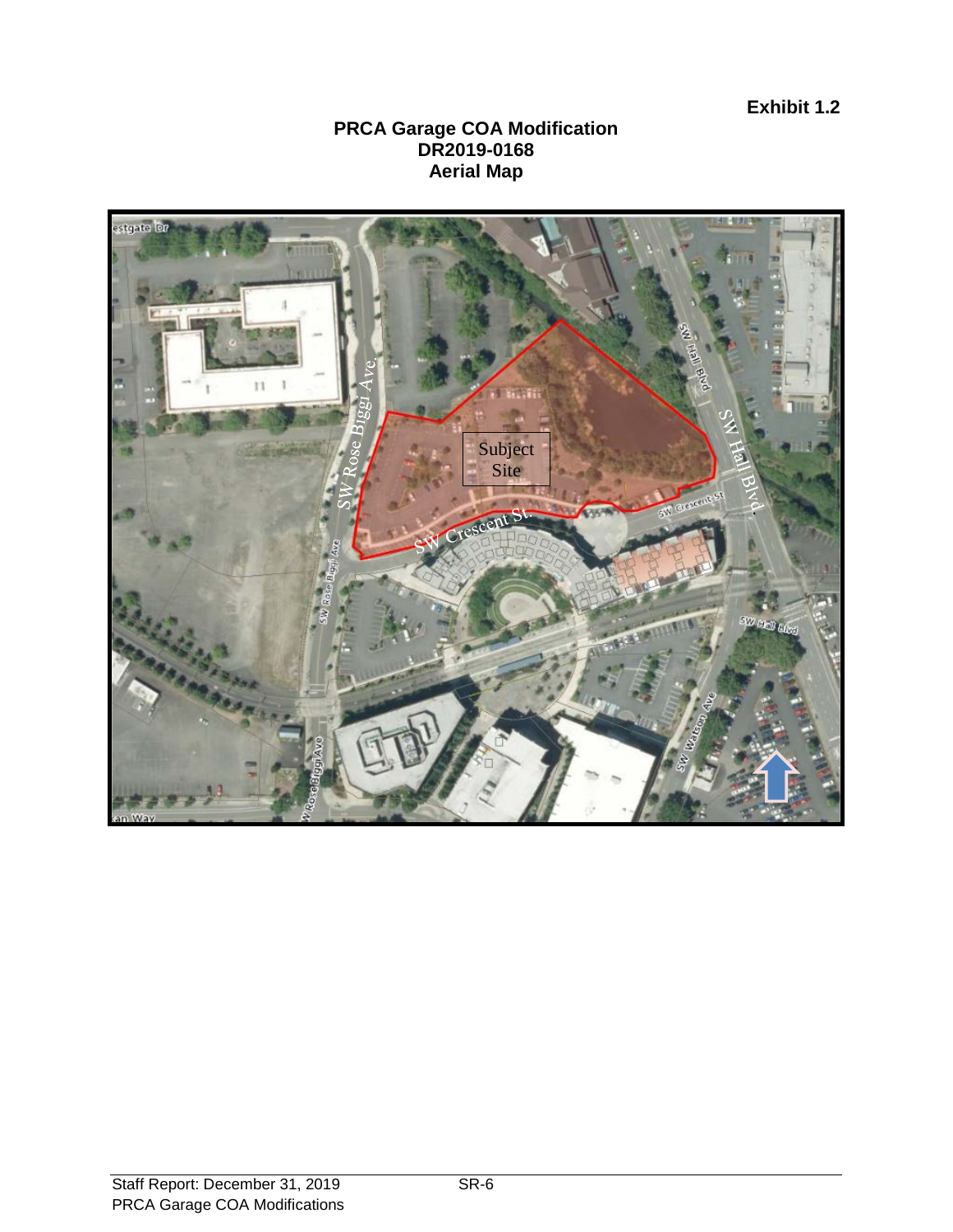#### **FACILITIES REVIEW COMMITTEE TECHNICAL REVIEW AND RECOMMENDATIONS PRCA Garage COA Modifications DR2019-0168**

#### **Section 40.03.1 Facilities Review Committee:**

The Facilities Review Committee has conducted a technical review of the application, in accordance with the criteria contained in Section 40.03 of the Development Code. The Committee's findings and recommended conditions of approval are provided to the decisionmaking authority. As they will appear in the Staff Report, the Facilities Review Conditions may be re-numbered and placed in a different order.

The decision-making authority will determine whether the application as presented meets the Facilities Review approval criteria for the subject application and may choose to adopt, not adopt, or modify the Committee's findings.

**The Facilities Review Committee Criteria for Approval will be reviewed for all criteria that are applicable to the submitted application(s) as identified below:**

#### *A. All critical facilities and services related to the proposed development have, or can be improved to have, adequate capacity to serve the proposed development at the time of its completion.*

Chapter 90 of the Development Code defines "critical facilities" to be services that include public water, public sanitary sewer, stormwater drainage and retention, transportation, and fire protection. No physical changes are proposed to the previously approved plans. The scope of this request is limited to modifying a previously issued condition of approval, in association with DR2018-0123, Patricia Reser Center for the Arts and Garage. Specifically, the applicant, City of Beaverton, requests to change the timing of the applicability of condition No. 26, which requires that the Beaverton Arts Commission (BAC) approve artwork for the northern wall of the parking garage prior to building permit issuance. The requested modification includes moving the subject condition to a later stage of review, prior to final occupancy permit issuance. Compliance with all applicable Facilities Review criteria has been previously reviewed and approved. Because the proposed modification does not include any physical changes, the site will remain adequately served.

**Therefore, the Committee finds that the proposal meets the approval criterion.** 

*B. Essential facilities and services related to the proposed development are available, or can be made available, with adequate capacity to serve the development prior to its occupancy. In lieu of providing essential facilities and services, a specific plan may be approved if it adequately demonstrates that essential facilities, services, or both will be provided to serve the proposed development within five (5) years of occupancy.*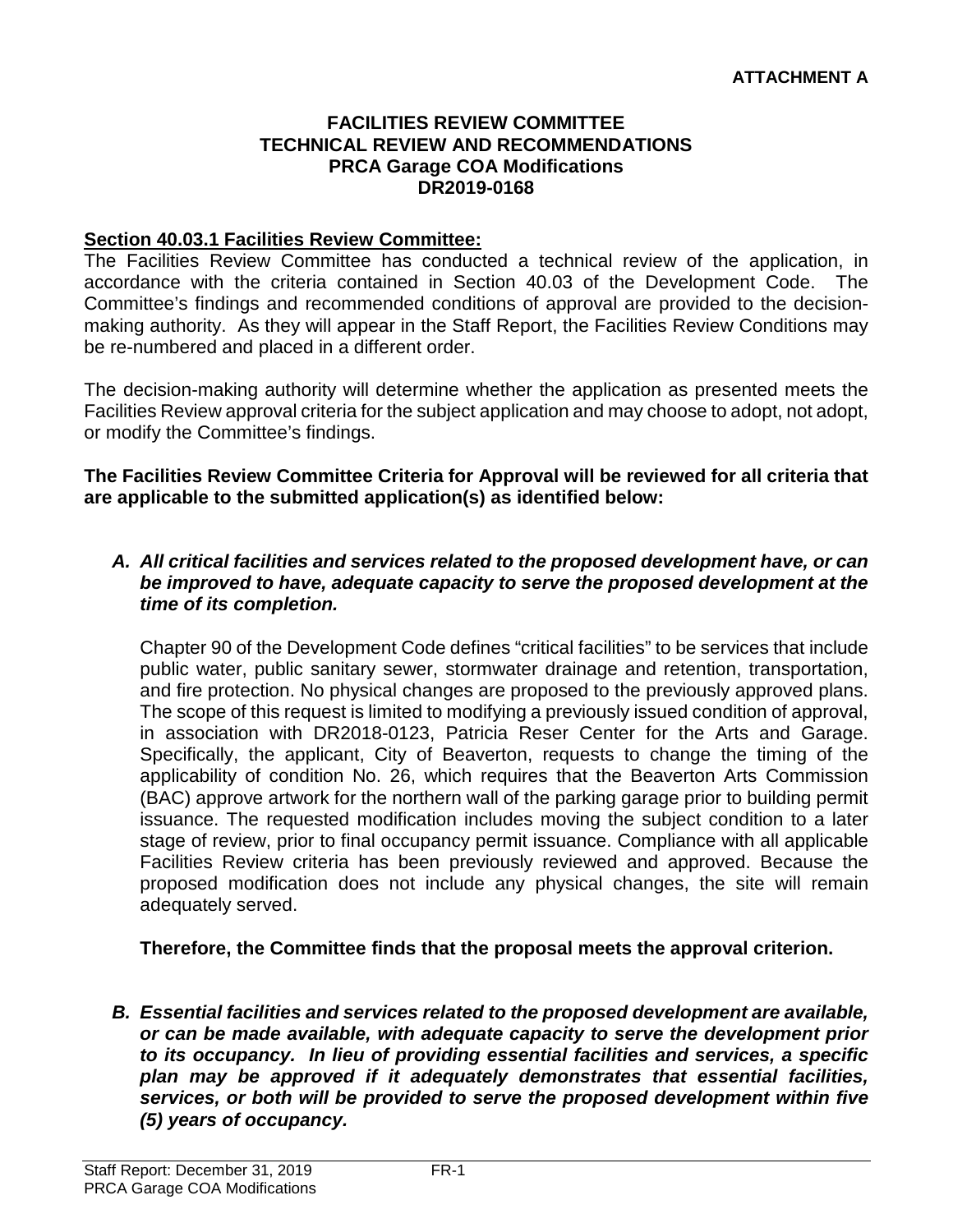Chapter 90 of the Development Code defines "essential facilities" to be services that include schools, transit improvements, police protection, and pedestrian and bicycle facilities in the public right-of-way. No physical changes are proposed to the previously approved plans. The scope of this request is limited to modifying a previously issued condition of approval, in association with DR2018-0123, Patricia Reser Center for the Arts and Garage. Specifically, the applicant, City of Beaverton, requests to change the timing of the applicability of condition No. 26, which requires that the Beaverton Arts Commission (BAC) approve artwork for the northern wall of the parking garage prior to building permit issuance. The requested modification includes moving the subject condition to a later stage of review, prior to final occupancy permit issuance. Compliance with all applicable Facilities Review criteria has been previously reviewed and approved. Because the proposed modification does not include any physical changes, the site will remain adequately served.

**Therefore, the Committee finds that the proposal meets the approval criterion.** 

*C. The proposed development is consistent with all applicable provisions of Chapter 20 (Land Uses) unless the applicable provisions are modified by means of one or more applications which shall be already approved or which shall be considered concurrently with the subject application; provided, however, if the approval of the proposed development is contingent upon one or more additional applications, and the same is not approved, then the proposed development must comply with all applicable provisions of Chapter 20 (Land Uses).*

The Committee refers to the Chapter 20 use and site development requirements tables at the end of this report. No physical changes to the site are proposed with this Modification of a Decision application. Staff will provide findings for the Modification of a Decision, to the previously approved DR2018-0123, within the applicable sections of the staff report.

**Therefore, the Committee finds that the proposal meets the approval criterion.** 

**D.** *The proposed development is consistent with all applicable provisions of Chapter 60 (Special Requirements) and all improvements, dedications, or both, as required by the applicable provisions of Chapter 60 (Special Requirements), are provided or can be provided in rough proportion to the identified impact(s) of the proposed development.*

The Committee cites the Code Conformance Analysis chart at the end of this report, which evaluates the proposal as it relates to the applicable Code requirements of Chapter 60. No physical changes to the site are proposed with this Modification of a Decision application.

**Therefore, the Committee finds that the proposal meets the approval criterion.** 

*E. Adequate means are provided or can be provided to ensure continued periodic*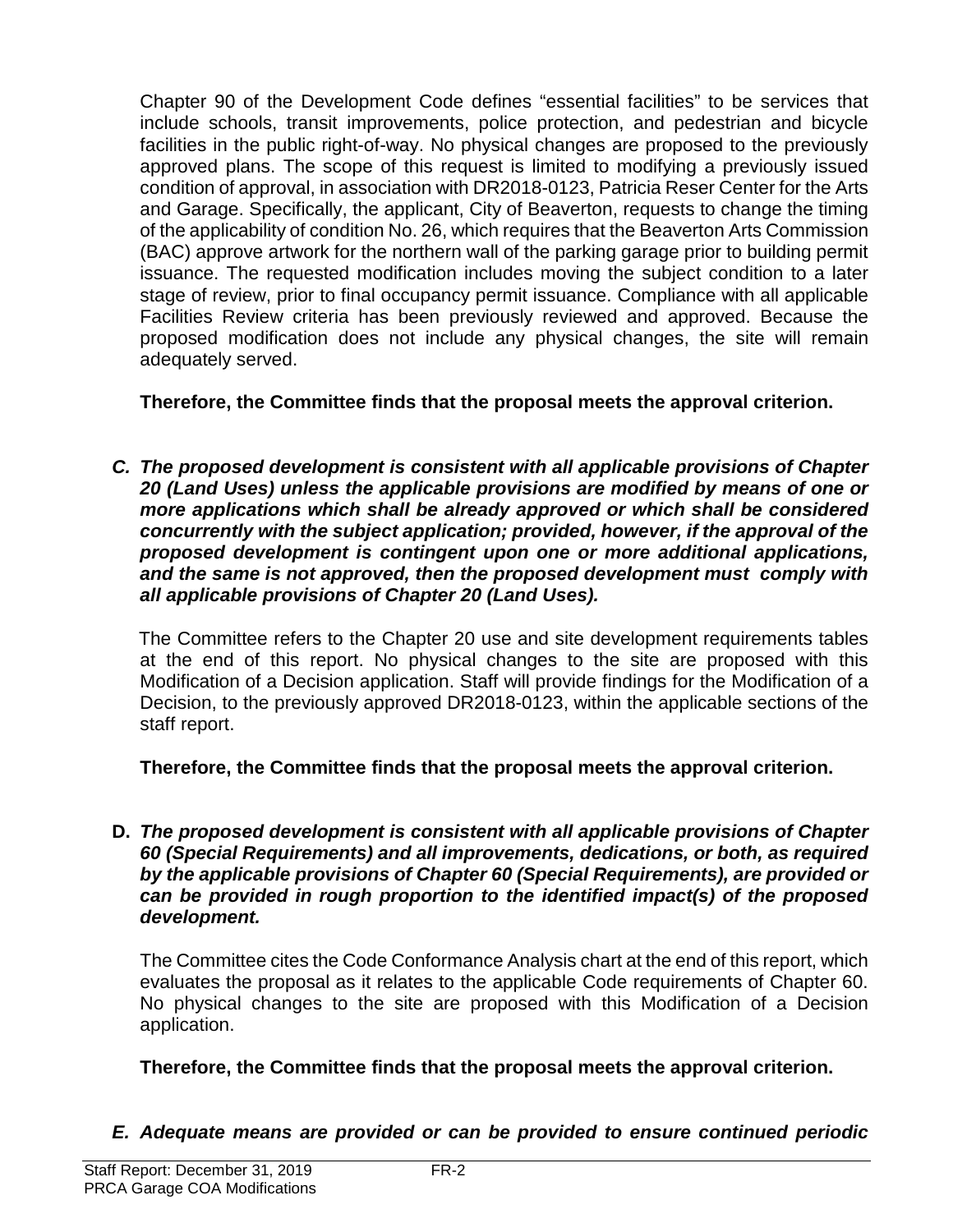*maintenance and necessary normal replacement of the following private common facilities and areas, as applicable: drainage facilities, roads and other improved rights-of-way, structures, recreation facilities, landscaping, fill and excavation areas, screening and fencing, ground cover, garbage and recycling storage areas, and other facilities not subject to maintenance by the City or other public agency.*

The scope of this request is limited to modifying a previously issued condition of approval, in association with DR2018-0123, Patricia Reser Center for the Arts and Garage. Specifically, the applicant, City of Beaverton, requests to change the timing of the applicability of condition No. 26, which requires that the Beaverton Arts Commission (BAC) approve artwork for the northern wall of the parking garage prior to building permit issuance. The requested modification includes moving the subject condition to a later stage of review, prior to final occupancy permit issuance. Compliance with all applicable Facilities Review criteria has been previously reviewed and approved. Because the proposed modification does not include any physical changes, the ability to provide continued period maintenance and necessary normal replacement of private common facilities and areas will not be altered.

# **Therefore, the Committee finds that the proposal meets the approval criterion.**

#### *F. There are safe and efficient vehicular and pedestrian circulation patterns within the boundaries of the development.*

The scope of this request is limited to changing the timing of when a previously issued condition of approval, No. 26, is required to be fulfilled. The subject condition is regarding the requirement that artwork proposed for the northern elevation of the parking garage be approved by BAC. Physical changes to previously approved plans are not proposed with this Modification of a Decision application. Therefore, because no physical changes to the site are proposed, the proposal will not impact the safe and efficient vehicular and pedestrian circulation patterns within the boundaries of the previously approved parking garage and art center.

#### **Therefore, the Committee finds that the proposal meets the approval criterion.**

#### *G. The development's on-site vehicular and pedestrian circulation systems connect to the surrounding circulation systems in a safe, efficient, and direct manner.*

The scope of this request is limited to changing the timing of when a previously issued condition of approval, No. 26, is required to be fulfilled. The subject condition is regarding the requirement that artwork proposed for the northern elevation of the parking garage be approved by BAC. Physical changes to previously approved plans are not proposed with this Modification of a Decision application. Therefore, because no physical changes to the site are proposed, the proposal will not impact the previously approved safe, efficient, and direct on-site vehicular and pedestrian connections to the surrounding circulation systems.

#### **Therefore, the Committee finds that the proposal meets the approval criterion.**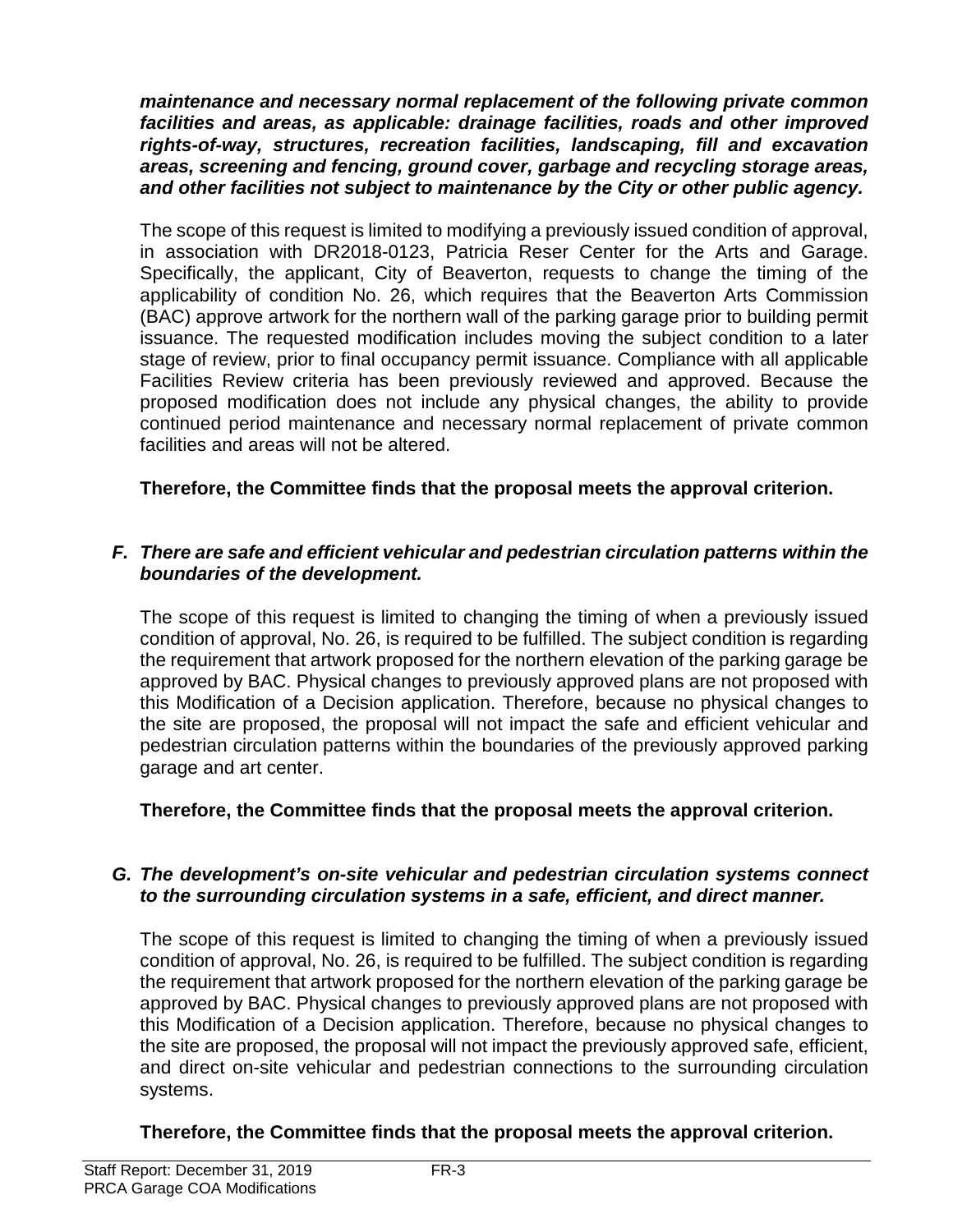#### *H. Structures and public facilities serving the development site are designed in accordance with adopted City codes and standards and provide adequate fire protection, including, but not limited to, fire flow.*

The scope of this request is limited to changing the timing of when a previously issued condition of approval, No. 26, is required to be fulfilled. The subject condition is regarding the requirement that artwork proposed for the northern elevation of the parking garage be approved by BAC. Because no physical changes to the site are proposed, the site design as previously reviewed and approved, will continue to be in accordance with adopted City codes and standards for fire protection. Fire protection will continue to be provided by Tualatin Valley Fire and Rescue (TVF&R).

**Therefore, the Committee finds that the proposal meets the approval criterion.** 

*I. Structures and public facilities serving the development site are designed in accordance with adopted City codes and standards and provide adequate protection from crime and accident, as well as protection from hazardous conditions due to inadequate, substandard, or ill-designed development.*

The applicant states that no physical improvements are requested with the subject application; therefore the structures and public facilities serving the development will continue to meet City codes and will provide adequate protection from crime, accident, and protection from hazardous conditions. The installation of artwork may require building permits. The Committee finds that review of the construction documents at the Building Permit stage will ensure protection from hazardous conditions due to inadequate, substandard, or ill-designed development. However, because the request is to move the condition to after the general building permit issuance stage, and prior to final occupancy, the Committee recommend an additional condition of approval requiring that, if necessary all required Building permits be obtained through the City of Beaverton's Building Division.

**Therefore, the Committee finds that by meeting the condition of approval the proposal meets the approval criterion.** 

*J. Grading and contouring of the development site is designed to accommodate the proposed use and to mitigate adverse effect(s) on neighboring properties, public right-of-way, surface drainage, water storage facilities, and the public storm drainage system.*

The scope of this request is limited to changing the timing of when a previously issued condition of approval, No. 26, is required to be fulfilled. The subject condition is regarding the requirement that artwork proposed for the northern elevation of the parking garage be approved by BAC. Because no physical changes to the site are proposed, the proposal will not include any grading or contouring of the subject site.

**Therefore, the Committee finds that the approval criterion is not applicable to the proposal.**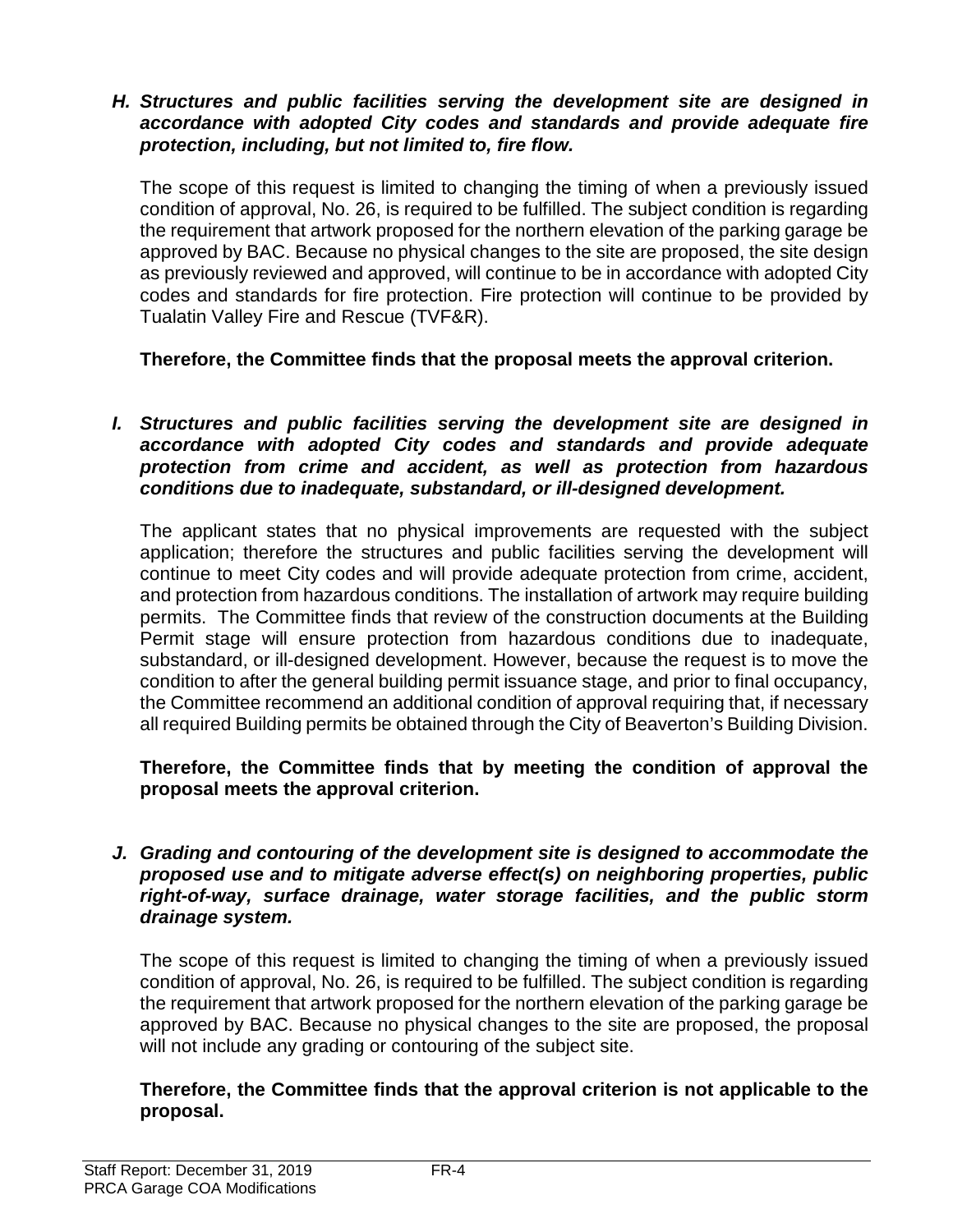#### *K. Access and facilities for physically handicapped people are incorporated into the development site and building design, with particular attention to providing continuous, uninterrupted access routes.*

The scope of this request is limited to changing the timing of when a previously issued condition of approval, No. 26, is required to be fulfilled. The subject condition is regarding the requirement that artwork proposed for the northern elevation of the parking garage be approved by BAC. The applicant will be required to meet all applicable accessibility standards of the International Building Code, Fire Code, and other standards as required by the ADA. Compliance with ADA requirements are reviewed with the Building Permit application. The Committee finds that review of the proposed plans at the Building Permit stage is sufficient to guarantee compliance with accessibility standards.

**Therefore, the Committee finds that the proposal meets the approval criterion.** 

# *L. The application includes all required submittal materials as specified in Section 50.25.1 of the Development Code.*

The applicant submitted the Modification of a Decision application on November 20, 2019, simultaneously requesting to be deemed complete on November 20, 2019. In review of the materials during the application review process, the Committee finds that all applicable application submittal requirements identified in Section 50.25.1 are contained within this proposal.

# **Therefore, the Committee finds that the proposal meets the approval criterion.**

#### **Recommendation:**

The Facilities Review Committee finds that the proposal is limited in scope to changing the timing of when a previously issued condition of approval, No. 26, is required to be fulfilled. The subject condition, for the Patricia Reser Center for the Arts and Garage (DR2018-0123) requires that artwork proposed for the northern elevation of the parking garage be approved by BAC, prior to building permit issuance. The request is to move the condition to prior to final occupancy issuance. Because no physical changes to the site are proposed, the proposal will not include any grading or contouring of the subject site. No physical changes to the site are proposed as a result of this request, and as such, the request complies with all the technical criteria listed herein, A through L.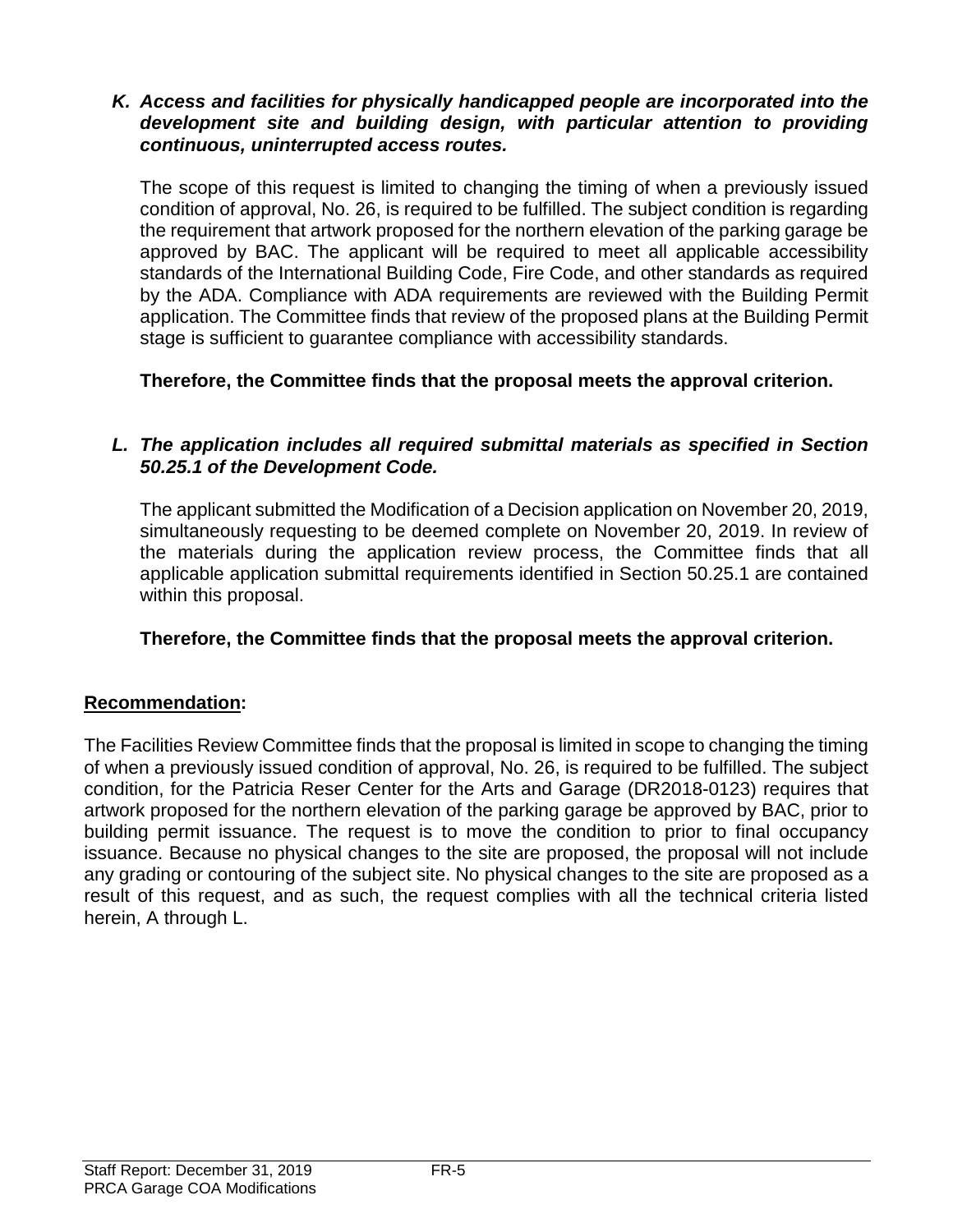# **Code Conformance Analysis**

Chapter 20 Use and Site Development Requirements Regional Center-Transit Oriented (RC-TO) Zoning District

| <b>CODE STANDARD</b>                                                   | <b>CODE</b><br><b>REQUIREMENT</b>  | <b>PROJECT PROPOSAL</b>                                                                                                                                                                                  | <b>MEETS</b><br>CODE? |
|------------------------------------------------------------------------|------------------------------------|----------------------------------------------------------------------------------------------------------------------------------------------------------------------------------------------------------|-----------------------|
|                                                                        |                                    | Development Code Section 20.20.20 (Regional Center-Transit Oriented)                                                                                                                                     |                       |
| <b>Commercial Amusement</b>                                            | Conditional Use                    | The proposal does not include changes to<br>use. A previous approval (CU2018-0017)<br>was granted for a performing arts facility.<br>The proposed use is classified as a<br><b>Commercial Amusement.</b> | N/A                   |
| Parking as the Principal<br>Use                                        | <b>Conditional Use</b>             | The proposal does not include changes to<br>use. A previous approval (CU2018-0018)<br>was issued for new district parking garage.                                                                        | N/A                   |
| Retail                                                                 | Permitted                          | The proposal does not include changes to<br>use.                                                                                                                                                         | N/A                   |
| Development Code Section 20.20.15 (Regional Center - Transit Oriented) |                                    |                                                                                                                                                                                                          |                       |
| Minimum Lot Area                                                       | None                               | Not applicable, no new lots proposed                                                                                                                                                                     | N/A                   |
| <b>Floor Area Ratio (FAR)</b>                                          | Min: 0.60<br>Max: None             | The proposal does not include any physical<br>changes, therefore FAR requirements are<br>not applicable.                                                                                                 |                       |
| Minimum Lot Dimensions                                                 | None                               | Not applicable, no new lots proposed                                                                                                                                                                     | N/A                   |
| <b>Yard Setbacks</b><br>Minimums:<br>Front<br>Side<br>Rear             | 0' front<br>$0'$ side<br>$0'$ rear | Not applicable, no physical improvements<br>proposed                                                                                                                                                     | N/A                   |
| Maximum Building Height   120 feet                                     |                                    | Not applicable, no physical improvements<br>proposed                                                                                                                                                     | N/A                   |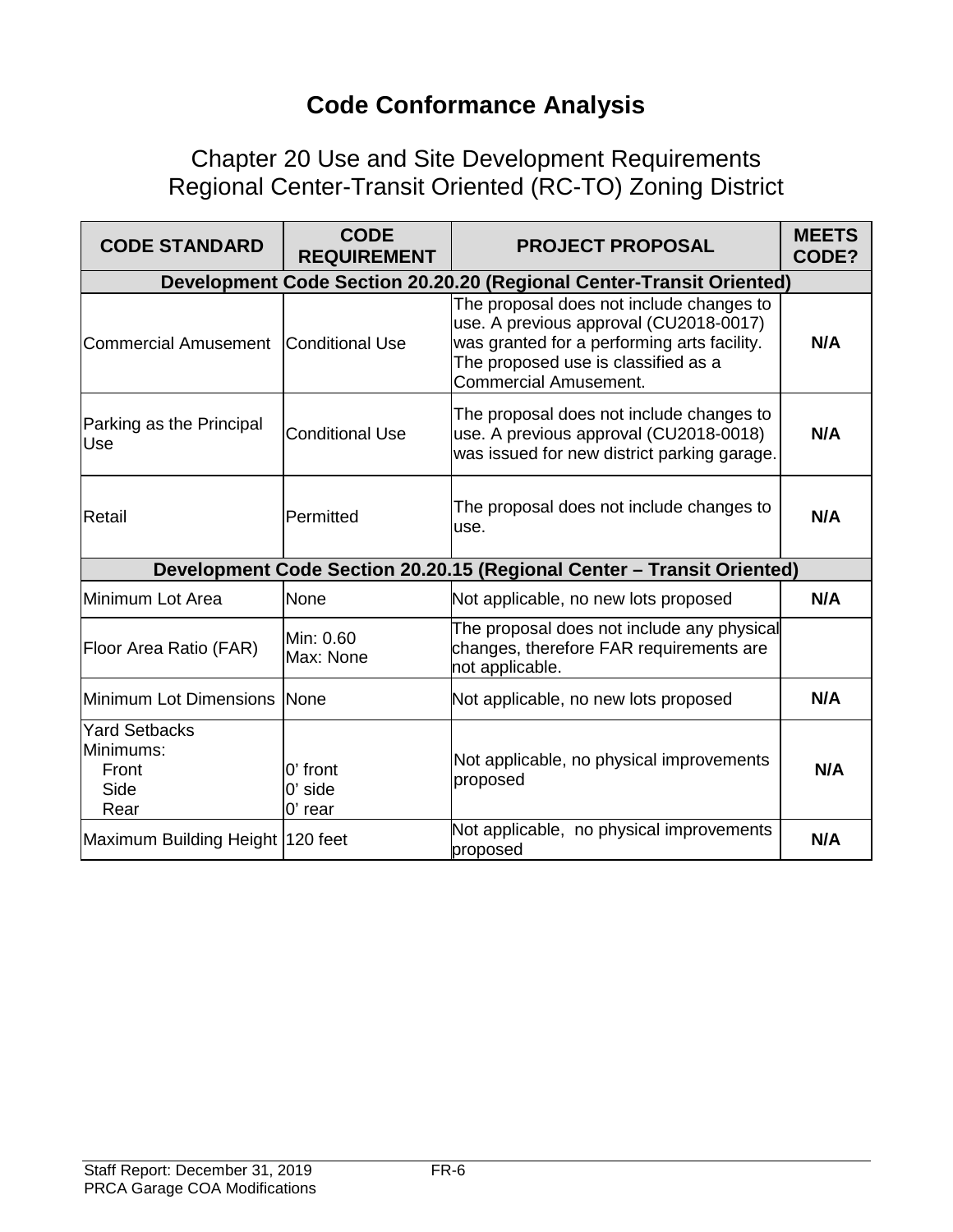# **Chapter 60 Special Requirements**

| <b>CODE STANDARD</b>                                          | <b>CODE</b><br><b>REQUIREMENT</b>                                                                                                                       | <b>PROJECT PROPOSAL</b>                                                                                                                                                                                                                                                                       | <b>MEETS</b><br>CODE?         |  |
|---------------------------------------------------------------|---------------------------------------------------------------------------------------------------------------------------------------------------------|-----------------------------------------------------------------------------------------------------------------------------------------------------------------------------------------------------------------------------------------------------------------------------------------------|-------------------------------|--|
|                                                               |                                                                                                                                                         | <b>Development Code Section 60.05</b>                                                                                                                                                                                                                                                         |                               |  |
| Design Review Principles,<br><b>Standards, and Guidelines</b> | Requirements for new<br>development and<br>redevelopment.                                                                                               | No exterior or site changes are proposed,<br>however, to ensure the proposed<br>modification to the timing of a condition of<br>approval does not affect the intent of the<br>condition, some applicable Design Review<br>Guidelines will be reviewed in that section<br>of the staff report. | <b>See</b><br>DR2019-<br>0168 |  |
|                                                               |                                                                                                                                                         | <b>Development Code Section 60.07</b>                                                                                                                                                                                                                                                         |                               |  |
| Drive-up Window Facilities                                    | Requirements for<br>drive-up, drive-<br>through, and drive-in<br>facilities.                                                                            | No drive-up window facilities are proposed.                                                                                                                                                                                                                                                   | N/A                           |  |
|                                                               |                                                                                                                                                         | <b>Development Code Section 60.10</b>                                                                                                                                                                                                                                                         |                               |  |
| <b>Floodplain Regulations</b>                                 | Requirements for<br>properties located in<br>floodplain, floodway,<br>or floodway fringe.                                                               | No exterior or site changes are proposed.<br>The floodplain will not be affected by the<br>timing of condition of approval No. 26,<br>requiring that BAC approve artwork for the<br>northern elevation of the parking garage.                                                                 | N/A                           |  |
| <b>Development Code Section 60.12</b>                         |                                                                                                                                                         |                                                                                                                                                                                                                                                                                               |                               |  |
| Habitat Friendly and Low<br>Impact Development<br>Practices   | Optional program<br>offering various<br>credits available for<br>use of specific Habitat<br>Friendly or Low<br><b>Impact Development</b><br>techniques. | No Habitat Friendly or Low Impact<br>Development credits requested.                                                                                                                                                                                                                           | N/A                           |  |
| <b>Development Code Section 60.15</b>                         |                                                                                                                                                         |                                                                                                                                                                                                                                                                                               |                               |  |
| <b>Land Division Standards</b>                                | On-site surface<br>contouring within 25<br>feet of a property line<br>within or abutting any<br>residentially zoned<br>property.                        | No land division is proposed.                                                                                                                                                                                                                                                                 | N/A                           |  |
| <b>Development Code Section 60.25</b>                         |                                                                                                                                                         |                                                                                                                                                                                                                                                                                               |                               |  |
| Off-street Loading<br>Requirements                            | Minimum: 1 Type B<br>loading space                                                                                                                      | No exterior or site changes are proposed.                                                                                                                                                                                                                                                     | N/A                           |  |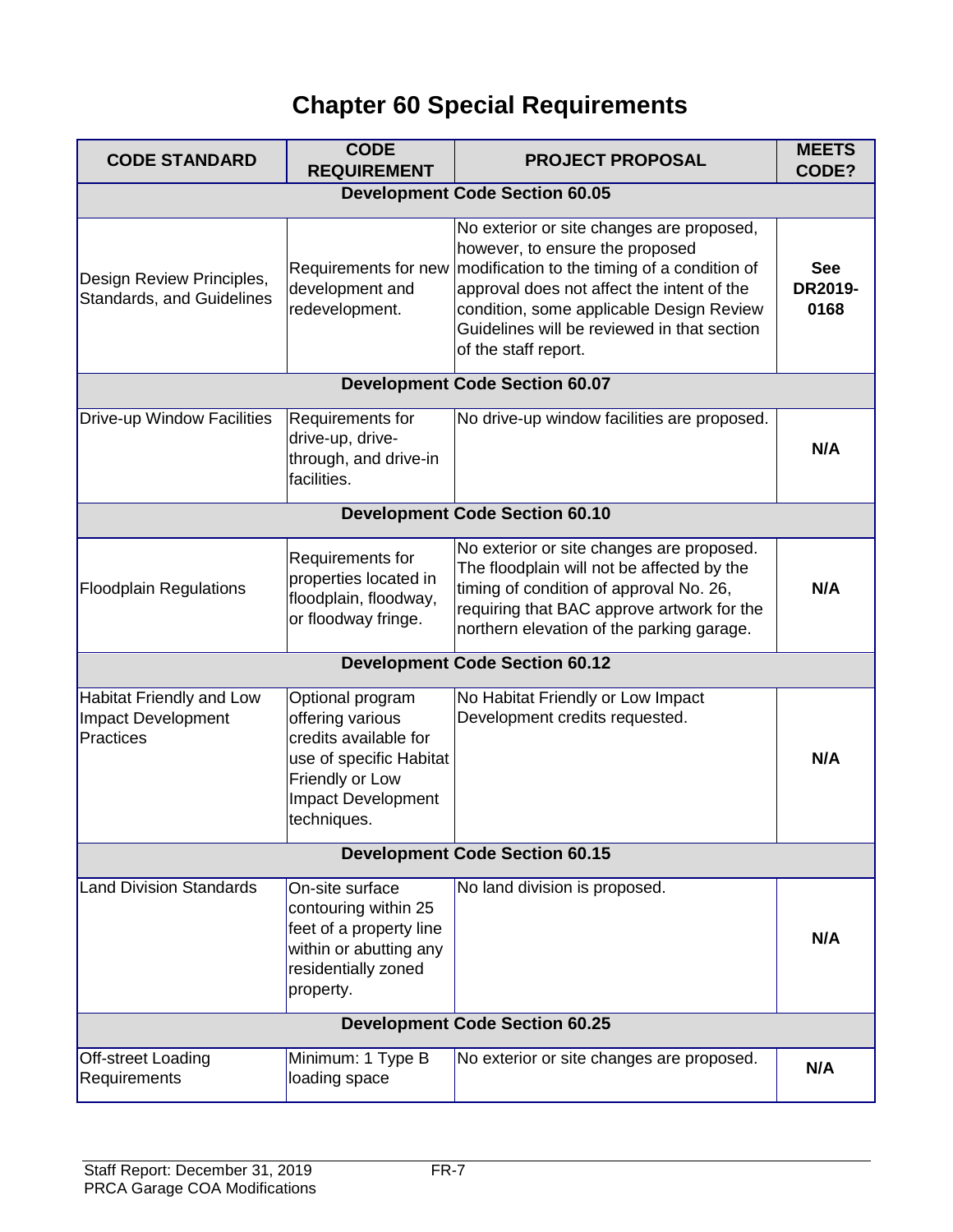# **RECOMMENDATION AND CONDITIONS OF APPROVAL BY THE FACILITIES REVIEW COMMITTEE:**

# **Recommendation**

The Facilities Review Committee finds that the proposal complies with all the technical criteria. The Committee recommends that the decision-making authority in **APPROVE** the proposal, subject to conditions of approval identified in Attachment C.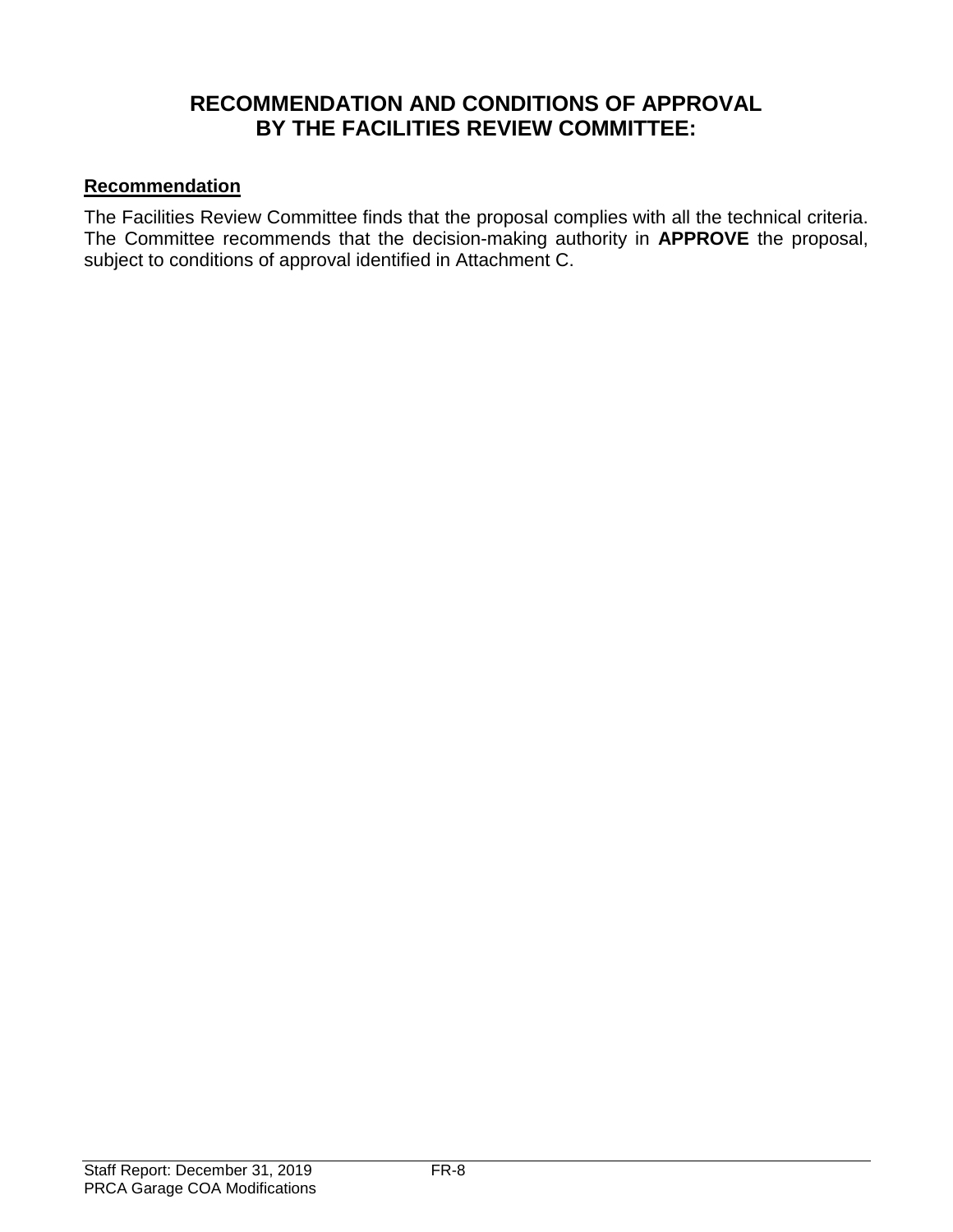#### **DR2019-0168 ANALYSIS AND FINDINGS FOR DESIGN REVIEW THREE APPROVAL (Modification of a Decision)**

#### **Section 40.03.1 Facilities Review Approval Criteria:**

*The applicant for development must establish that the application complies with all relevant standards in conformance with Section 50.25.1.B and all the following criteria have been met:* 

#### **Facilities Review Approval Criteria Section 40.03.1.A-L**

Staff has reviewed the applicable Facilities Review criteria in Attachment A to this report. Staff cites the findings presented in Attachment A in response to the Facilities Review approval criteria. As identified in Attachment A, above, the proposal meets Criteria A-L, and therefore meets the criterion for approval.

#### **Therefore, the Committee finds that the proposal meets the criteria.**

#### **Planning Commission Standards for Approval:**

Section 40.20.15.3.C of the Development Code provides standards to govern the decisions of the Commission as they evaluate and render decisions on Design Review Applications. The Commission will determine whether the application as presented, meets the Design Review Three approval criteria. The Commission may choose to adopt, not adopt or modify the Committee's findings. In this portion of the report, staff evaluates the application in accordance with the criteria for Type 3 Design Review.

**Section 40.20.15.3.C Approval Criteria:** In order to approve a Design Review Three application, the decision making authority shall make findings of fact based on evidence provided by the applicant demonstrating that all the following criteria are satisfied:

#### *1. The proposal satisfies the threshold requirements for a Design Review Three application.*

The applicant proposes to modify a condition of approval, associated with a previously approved application, DR2018-0123, the construction of non-residential buildings within the RC-TO zone. DR2018-0123 approved the construction of an arts center, approximately 43,235 square feet in size and a district parking garage of approximately 156,500 square feet in size. The total floor area exceeds 50,000 gross square feet of nonresidential floor area and the development does not abut any Residential zoning district. The applicant's proposal to modify a condition of approval does not include any physical changes to the previously approved arts center or garage but does modify the timing of the condition requiring artwork on the northern elevation of the approved garage. Furthermore, Section 50.95.6. of the Development Code states that, "The process type for an application to modify a decision shall be based upon the thresholds for the appropriate application listed in Chapter 40". Therefore, the approved development meets Threshold 1 for a Design Review Three application.

1. *New construction of more than 50,000 gross square feet of non-residential floor area*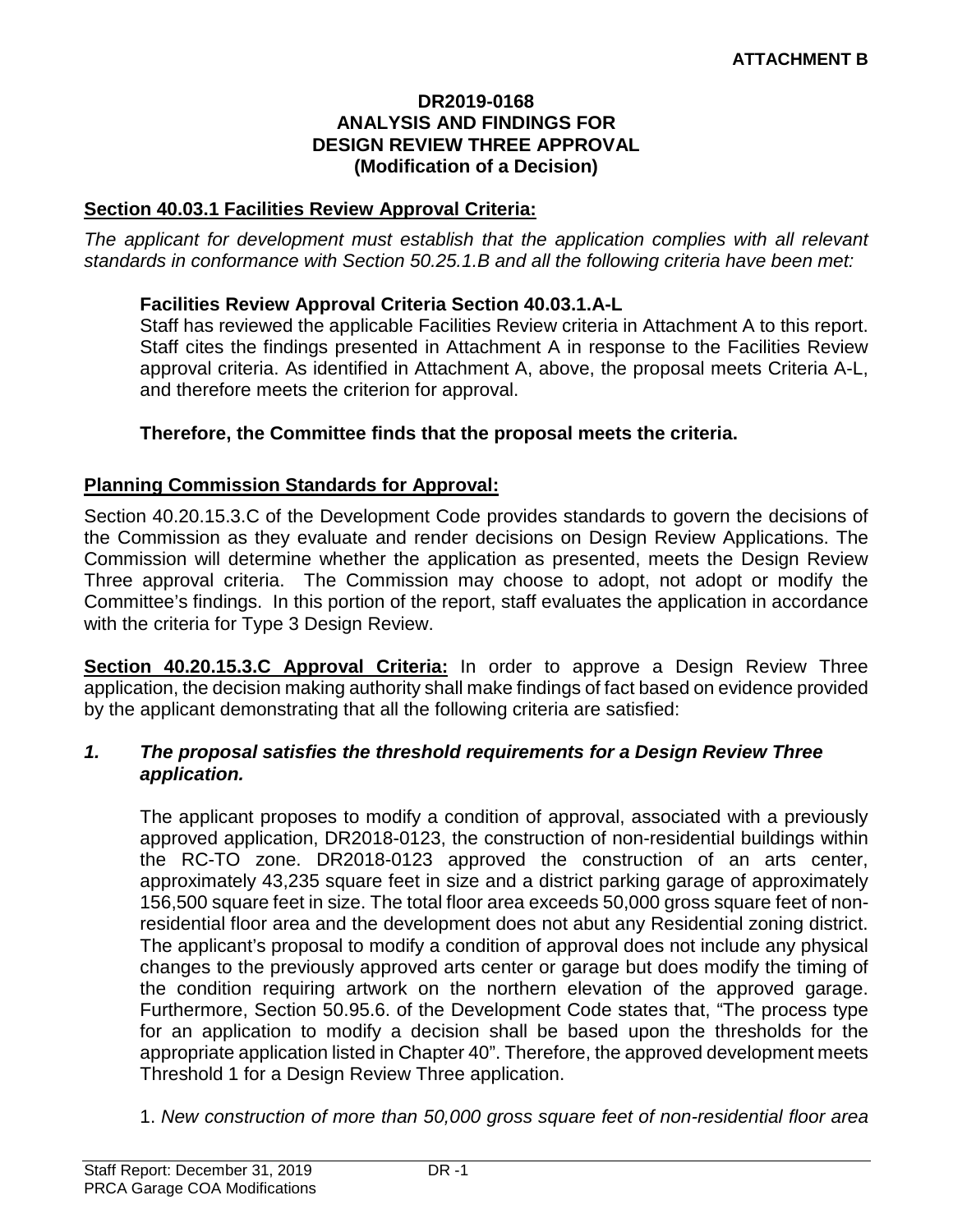*where the development does not abut any Residential zoning district.*

# **Therefore, staff finds that the criterion is met.**

#### *2. All City application fees related to the application under consideration by the decision making authority have been submitted.*

The applicant paid the required fees for a Design Review Three application.

**Therefore, staff finds that the criterion is met.**

#### *3. For proposals meeting Design Review Three application thresholds numbers 1 through 6, the proposal is consistent with all applicable provisions of Sections 60.05.35 through 60.05.50 (Design Guidelines).*

Staff cites the Design Guidelines Analysis at the end of this Design Review section, which evaluates the proposed modification as it relates the applicable Design Review Guidelines found in Section 60.05 of the Development Code. The applicant's request for Modification of a Decision (Section 50.95) is limited to modifying the timing of when a previously issued condition of approval must be satisfied. The specific condition of approval, No. 26 of DR2018-0123, requires that the applicant submit proof of artwork approval by the Beaverton Arts Commission for any artwork proposed on the northern wall of the parking garage, prior to Building permit issuance. The applicant states that the subject request is to extend the approval time for the artwork to final occupancy permit issuance to provide adequate time to conduct the public art selection process. Staff recommend modifying the condition of approval to also include the requirement that the artwork not only be approved by the Beaverton Arts Commission but also installed prior to final occupancy. Additionally, because the installation of the artwork could occur after the most of the building permits are reviewed for the development, staff recommend a condition of approval that if necessary, a building permit must be obtained for the artwork.

Staff finds that the proposal meets the applicable Guidelines.

#### **Therefore, staff finds that by meeting the conditions of approval the criterion is met.**

- *4. For additions to or modifications of existing development, the proposal is consistent with all applicable provisions of Sections 60.05.35 through 60.05.50 (Design Guidelines) or can demonstrate that the additions or modifications are moving towards compliance of specific Design Guidelines if any of the following conditions exist:*
	- *a. A physical obstacle such as topography or natural feature exists and prevents the full implementation of the applicable guideline; or*
	- *b. The location of existing structural improvements prevent the full*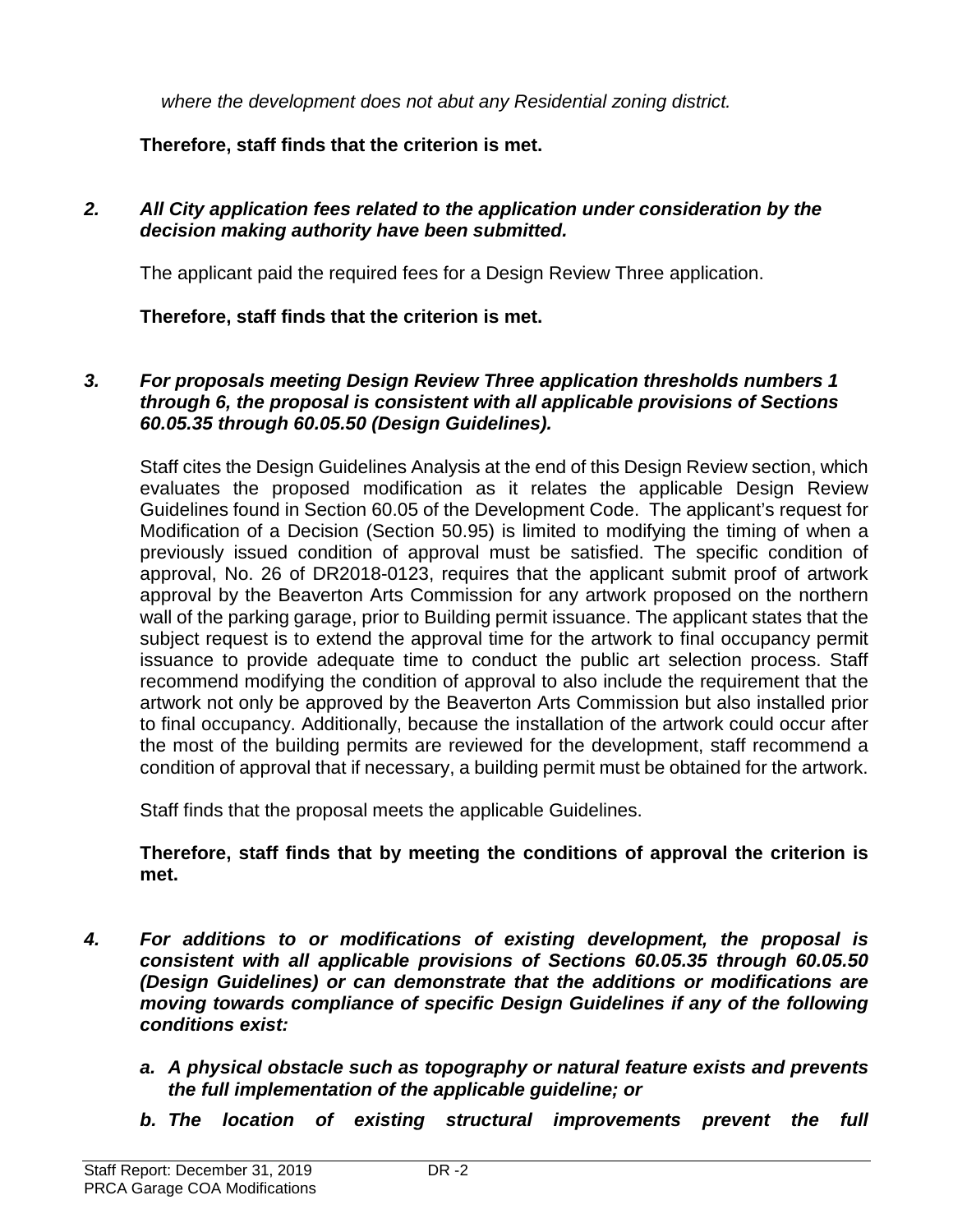#### *implementation of the applicable guideline; or*

#### *c. The location of the existing structure to be modified is more than 300 feet from a public street.*

The proposed modification is limited to the timing of a previously issued condition of approval, associated with DR2018-0123. The proposal does not include any physical changes to the previously approved development. Therefore, this criterion, which pertains to physical additions or modification of existing development, does not apply.

#### **Therefore, staff finds the criterion is not applicable.**

*5. For DRBCP proposals which involve the phasing of required floor area, the proposed project shall demonstrate how future development of the site, to the minimum development standards established in this Code or greater, can be realistically achieved at ultimate build out of the DRBCP.*

The applicant does not propose a DRBCP.

**Therefore, staff finds the criterion is not applicable.**

**6.** *For proposals meeting Design Review Three application Threshold numbers 7 or 8, where the applicant has decided to address a combination of standards and guidelines, the proposal is consistent with all applicable provisions of Sections 60.05.15 through 60.05.30 (Design Standards) except for the Design Standard(s) where the proposal is instead subject to the applicable corresponding Design Guideline(s). [ORD 4531; March 2010]*

The proposal does not include any physical changes, nor does it meet threshold 7 or 8. Therefore, this criterion is not applicable.

**Therefore, staff finds the criterion is not applicable.**

*7. For proposals meeting Design Review Three application Threshold numbers 7 or 8, the proposal is consistent with all applicable provisions of Sections 60.05.15 through 60.05.30 (Design Standards) except for the Design Standard(s) where the proposal is applying to instead meet the applicable Design Guideline(s).*

The proposal does not include any physical changes, nor does it meet threshold 7 or 8. Therefore, this criterion is not applicable.

**Therefore, staff finds the criterion is not applicable.**

*8. Applications and documents related to the request, which will require further City approval, shall be submitted to the City in the proper sequence.*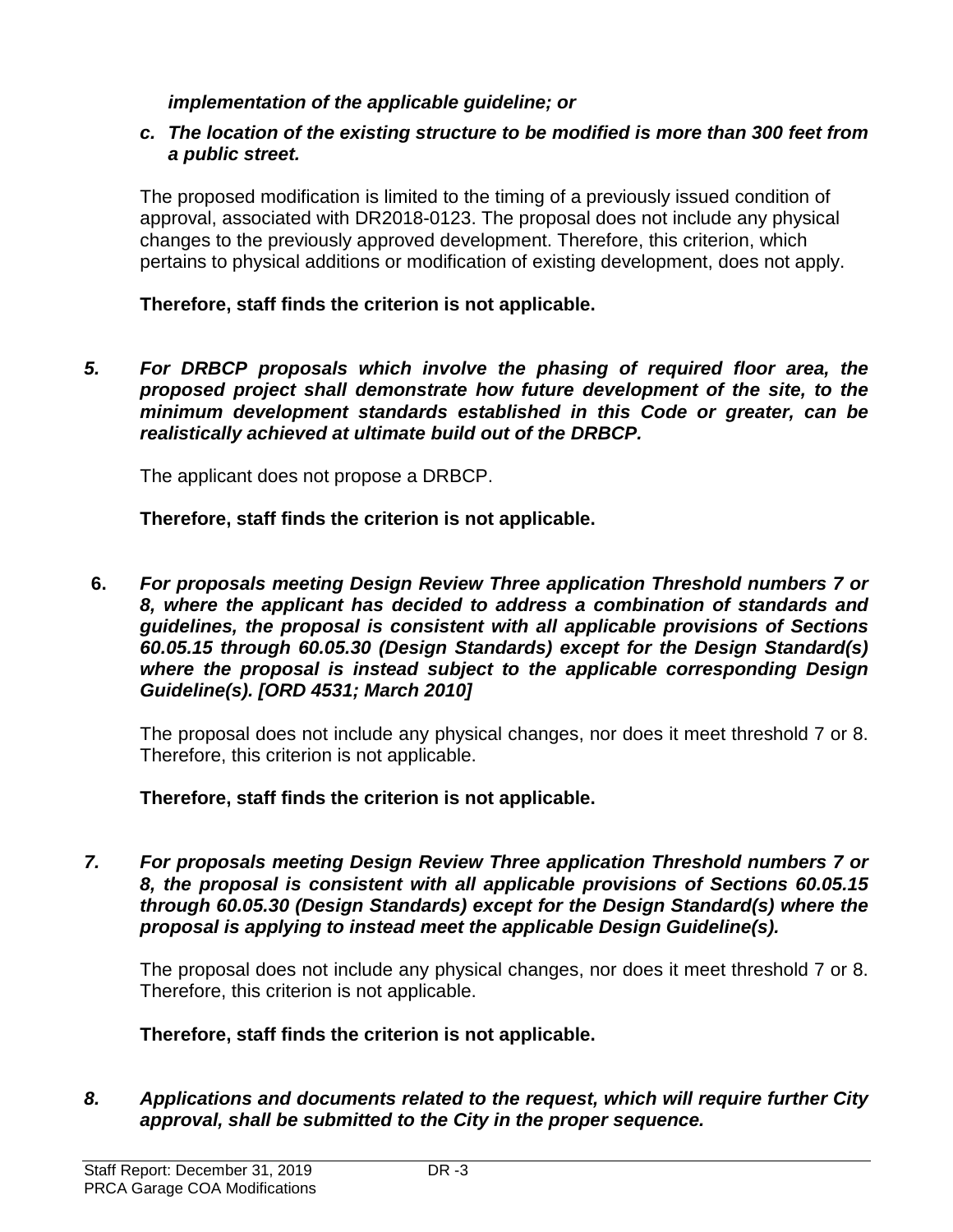The applicant has submitted all documents related to this request for Design Review Three (Modification of a Decision) approval. Staff recommend a modification to the subject condition of approval (No. 26 of DR2018-0123) to include the requirement to install the artwork prior to final occupancy. Staff recommend an additional condition of approval that the applicant obtain a Building permit, if necessary, for the artwork installation. No additional application or documents are needed at this time.

#### **Therefore, staff finds that by meeting the conditions of approval the criterion is met.**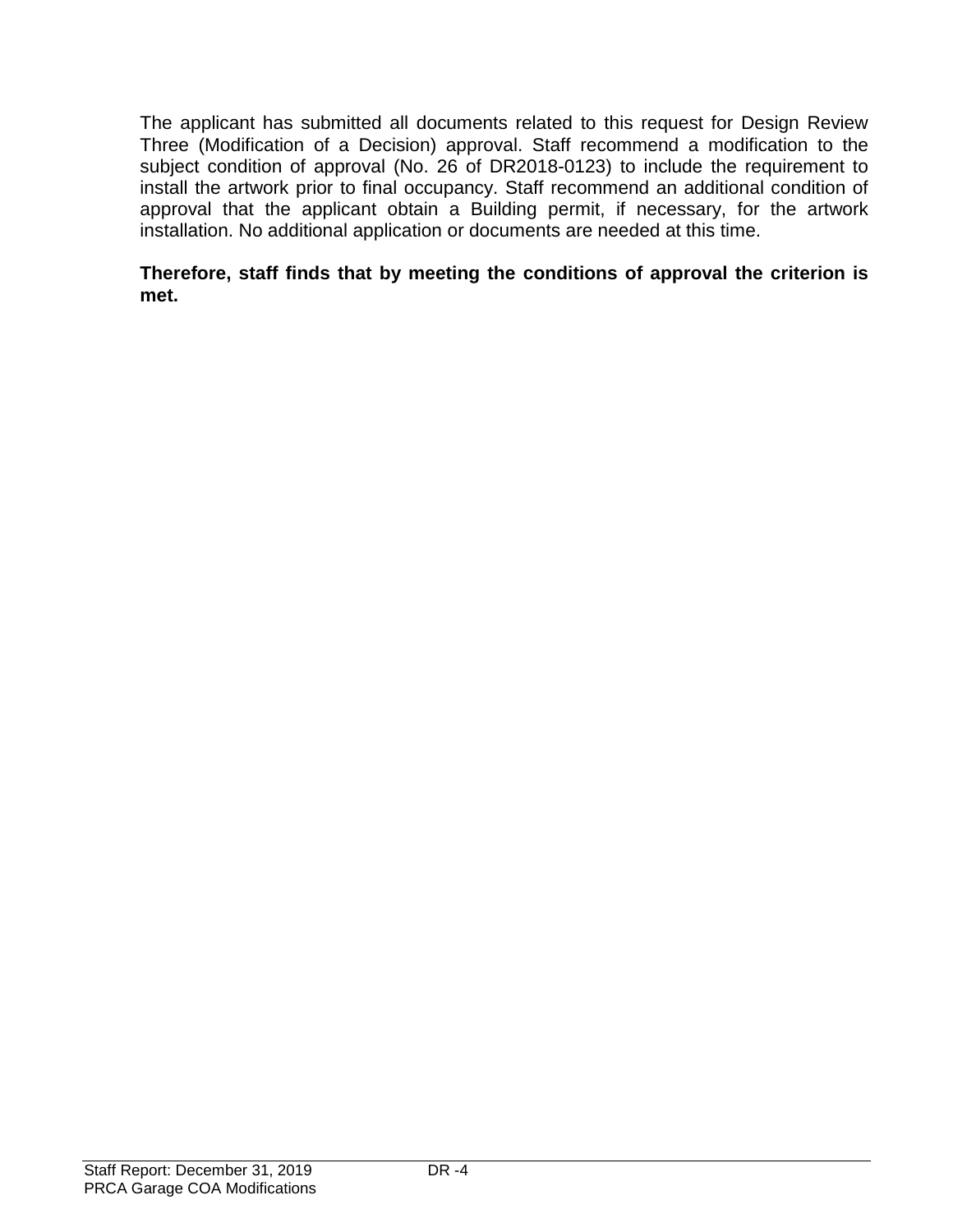#### **DESIGN REVIEW GUIDELINES ANALYSIS**

In the following analysis, staff have only identified the Design Guidelines which are relevant to the subject request to modify the timing of a previously issued condition of approval. Nonrelevant Guidelines have been omitted.

**60.05.35** *Building Design and Orientation Guidelines. Unless otherwise noted, all guidelines apply in all zoning districts.*

#### *1. Building Elevation Design Through Articulation and Variety*

B. *Building elevations should be varied and articulated to provide visual interest to pedestrians. Within larger projects, variations in architectural elements such as: building elevations, roof levels, architectural features, and exterior finishes should be provided. (Standard 60.05.15.1.A and B)*

The applicant requests to modify the timing of a condition of approval (no. 26), associated with DR2018-0123. The development reviewed under DR2018-0123 was a district parking garage and arts center. The northern wall of the garage was mostly undifferentiated, in part due to the wall's proximity to a party line and the need to comply with Building Code regulations. However, the applicant proposed artwork on the northern wall of the garage to address the design guideline. To be recognized as artwork, the artwork must be approved by the Beaverton Arts Commission before being installed. Furthermore, in an effort to encourage articulation on this elevation, the condition of approval requires that a portion of the artwork project a minimum of four inches from the wall. This condition is listed under the conditions to be accomplished prior to building permit issuance, so that if a building permit was needed for the artwork, it could also be reviewed. The applicant's request to modify the timing of the condition of approval, by extending the approval deadline to final occupancy, does not change the compliance to the subject Guideline and sufficient articulation and variety will continue to be provided with the modified condition. To ensure that the artwork is installed prior to final occupancy, staff recommends a modification to the condition of approval requiring that the artwork be approved by the Beaverton Arts Commission and installed prior to final occupancy. Furthermore, because the artwork installation may require a Building permit, staff recommend an additional condition that if necessary, a Building permit must be obtained prior to the installation of the artwork.

#### **Therefore, staff finds that by meeting the condition of approval, the Guideline is met.**

*E. Building elevations visible from and within 200 feet of an adjacent street or major parking area should be articulated with architectural features such as windows, dormers, off-setting walls, alcoves, balconies or bays, or by other design features that reflect the building's structural system. Undifferentiated blank walls facing a street, common green, shared court, or major parking area should be avoided. (Standards 60.05.15.1.B, C, and D)*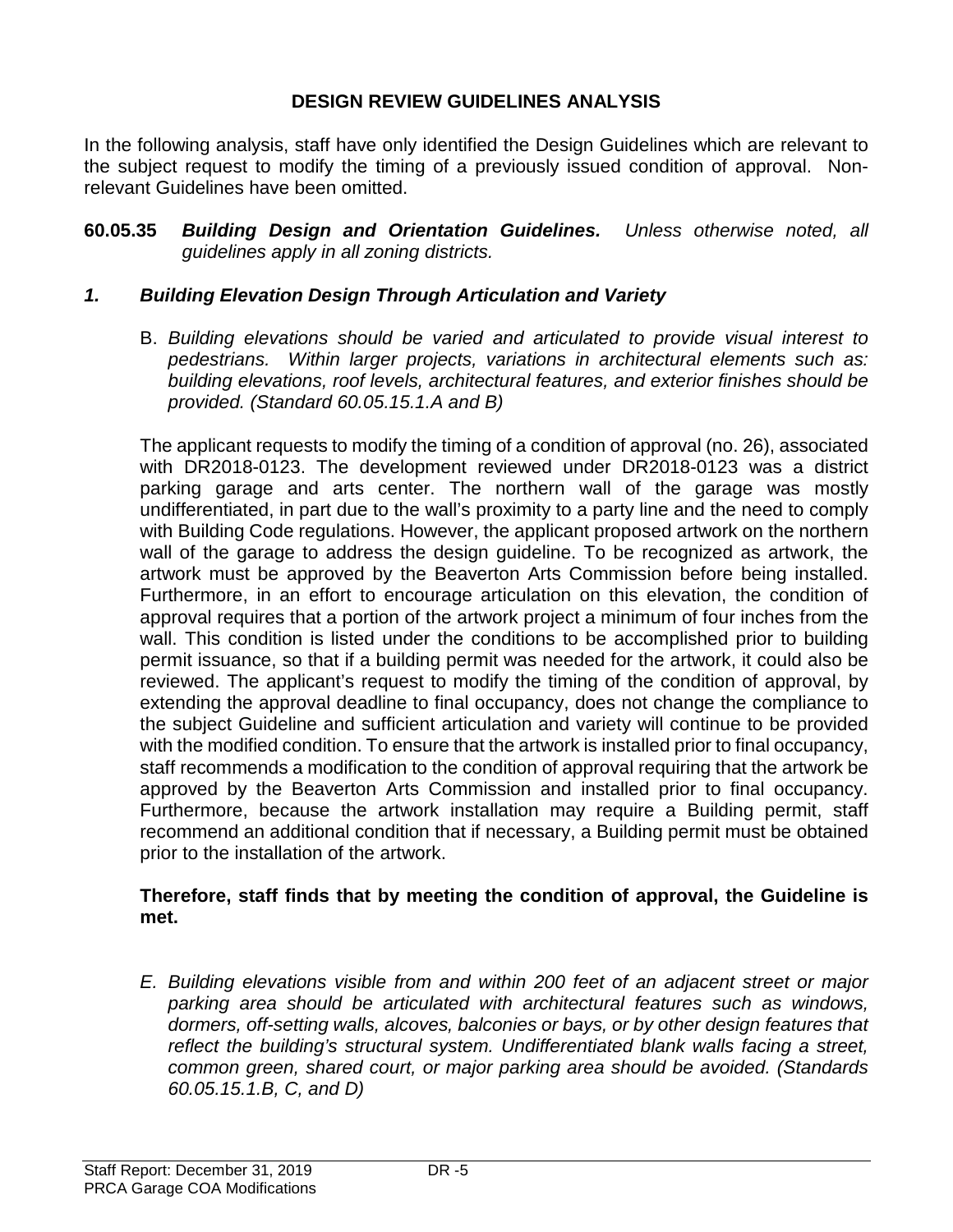The applicant requests to modify the timing of a condition of approval (No. 26), associated with DR2018-0123. The development reviewed under DR2018-0123 was a district parking garage and arts center. The northern wall of the garage, which faces a parking area on an adjacent lot, was proposed as being mostly undifferentiated, in part due to Building Code regulations for fire protection. Furthermore, the RC-TO (Downtown Regional Center – Transit Oriented) zoning district allows for no minimum setback, if the development does abut residentially zoned property. Therefore, buildings are permitted at the property line, per the Development Code Development Standards found in Section 20.20.15. In an effort to address both the Building Code, and Development Code Design Guideline to create visual interest on this wall, the applicant proposed to treat the wall with public art. In response to the applicant's proposal to use artwork as a way to address certain Design Guidelines, a condition of approval was issued to ensure that the artwork would be confirmed by the Beaverton Arts Commission (No. 26 of DR2018-0123) prior to installation. The condition, as approved, is required to be fulfilled, prior to Building permit issuance, however due to changes in the artist selection process, the applicant requests that this condition be extended to prior to final occupancy, to allow for a better public process and ultimately a stronger art concept for this highly visible north wall. The applicant's request to change the timing of the previously issued condition will not change the previously approved development's compliance with this Design Guideline or the intent of condition of approval No. 26. As aforementioned, staff recommend a modification to condition of approval No. 26 to ensure that the artwork is installed as well as approved by the Beaverton Arts Commission, prior to final occupancy. Staff also recommend a condition of approval that the applicant obtain a Building permit, if necessary for the artwork.

#### **Therefore, staff finds that by meeting the conditions of approval, the Guideline is met.**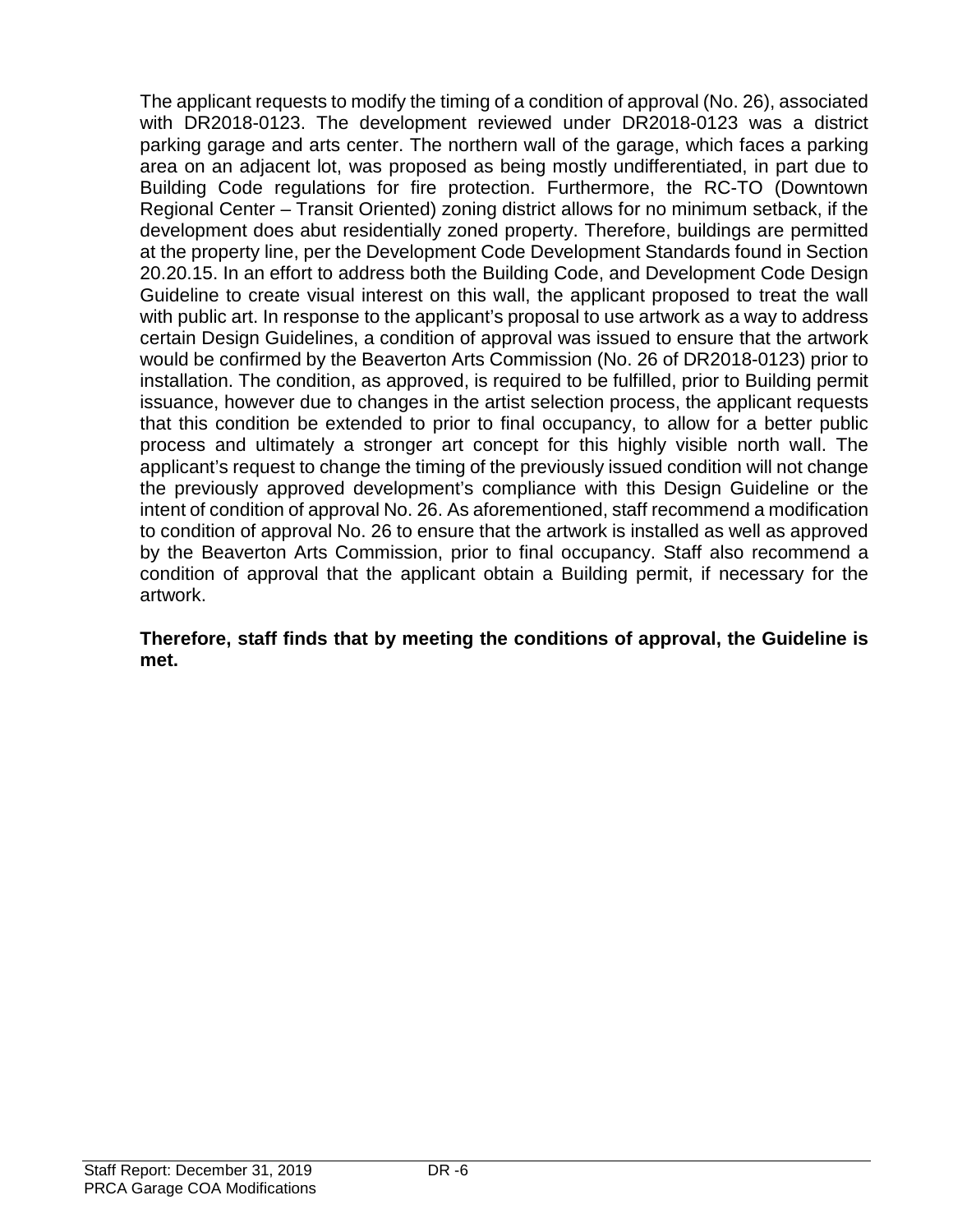# **Section 50.95 Modification of a Decision -** *Procedures***.**

The applicant has requested modifications to a condition of approval of the previously approved Design Review Three (DR2018-0123) for the PRCA and Garage, therefore, Section 50.95 of the Development Code is applicable to the request.

1**. An applicant or successor in interest may file with the Director an application to modify a prior decision that was the subject of a Type 1, Type 2 or Type 3 procedure. In addition to other requirements, such an application to modify a prior decision shall describe the nature of the proposed change to the original decision and the basis for that change, including the applicable facts and law, together with the fee prescribed for that application type necessary to modify the prior decision. Such an application to modify a prior decision shall be subject to the approval criteria and development regulations in effect when the Director receives a complete application for the modification.**

The applicant has requested this modification to a condition of approval associated with a decision, originally approved through a Type 3 procedure, DR2018-0123, therefore, the applicant must return to the Planning Commission to request a modification. The applicant states that the required materials have been submitted with this Modification of a Decision for a Type 3 Design Review application. The applicant explains that the request is limited to modifying Condition of Approval No. 26, which requires the Beaverton Arts Commission to approve the public art for the northern elevation of the garage prior to Building Permit issuance. More specifically, the applicant requests to extend the timing of the subject condition to be applicable prior to final occupancy, instead of prior to Building permit issuance. No physical changes to the previously approved development are proposed. The applicant has submitted a complete application and fee for the modification request. Staff has addressed the relevant approval criteria for the Design Review Three as well as the Facilities Review section of this report and found that the proposal is compliant with all applicable approval criteria, contingent upon a staff recommended modification of the subject condition of approval and one additional condition of approval. All other original conditions of approval of DR2018-0123 remain effective.

**Therefore, staff find by meeting the Conditions of Approval, the proposal meets the criterion for approval.**

**2. An application for modification is subject to pre-application conference and completeness review; provided, the Director shall only require an application for modification to contain information that is relevant or necessary to address the requested change or the facts and regulations on which it is based. An application for modification is not subject to the neighborhood review meeting requirement.**

The applicant met with staff accordingly for a pre-application conference on October 2, 2019 (PA2019-0069), and was provided the information necessary to apply for a Modification of Decision application.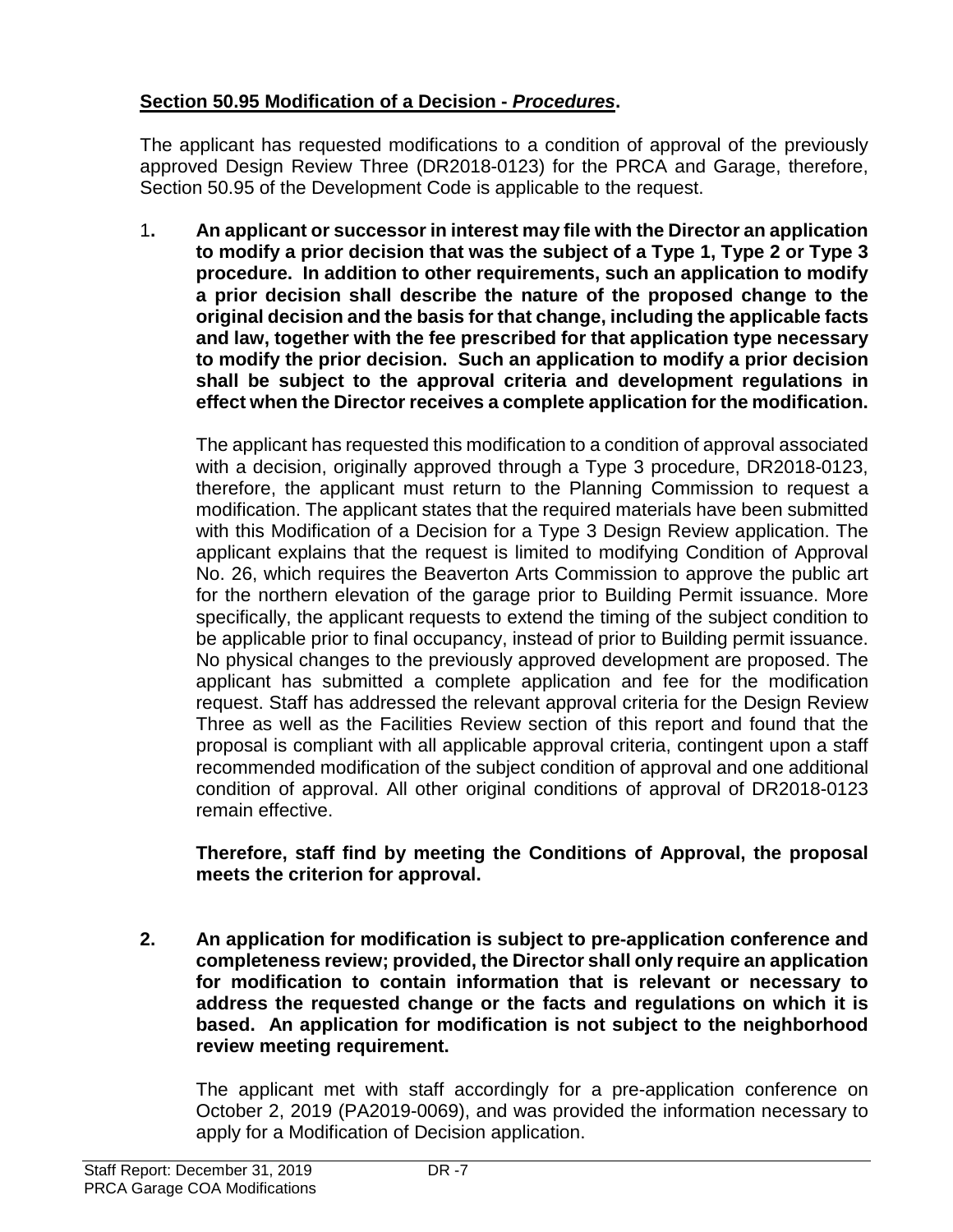**Therefore, staff find the proposal meets the criterion for approval.**

**3. An application for modification does not extend the deadline for filing an appeal and does not stay appeal proceedings. An application for modification is subject to the 120 day requirement pursuant to ORS 227.178.**

This applicant does not request to extend the deadline for filing an appeal. The applicant states that the 120-day requirement for the modification application is acknowledged.

**Therefore, staff find the proposal meets the criterion for approval.**

**4. Only a decision that approves or conditionally approves an application can be modified. A decision denying an application cannot be modified. Refer to Section 50.99.**

The applicant has applied to modify the conditionally approved Design Review Three (DR2018-0123) as part of the application package approved for the PRCA and Garage.

**Therefore, staff find the proposal meets the criterion for approval.**

#### **5. An application for modification shall be subject to a Type 1, Type 2, or Type 3 procedure as determined by the Director.**

The approved PRCA Garage project was originally processed under the Type 3 review procedures. The requested modification to the approved condition associated with the project will follow the Type 3 review procedures.

**Therefore, staff find the proposal meets the criterion for approval.**

**5. The process type for an application to modify a decision shall be based upon the thresholds for the appropriate application listed in Chapter 40. In all cases, regardless of the thresholds listed in Chapter 40, when a proposed modification involves a condition of approval, that condition of approval can be modified or removed only by the same decision making authority that issued the original decision and through the same procedure that was followed to establish the condition to be modified. Modification or removal of a condition of approval shall only be granted if the decision making authority determines any one of the following:**

#### **A. The applicant or owner has demonstrated that a mistake of law or fact occurred, and that the mistake was substantial enough to warrant modification or removal of the condition to correct the mistake.**

The applicant states that no mistake of law or fact occurred to necessitate the subject condition of approval modification request.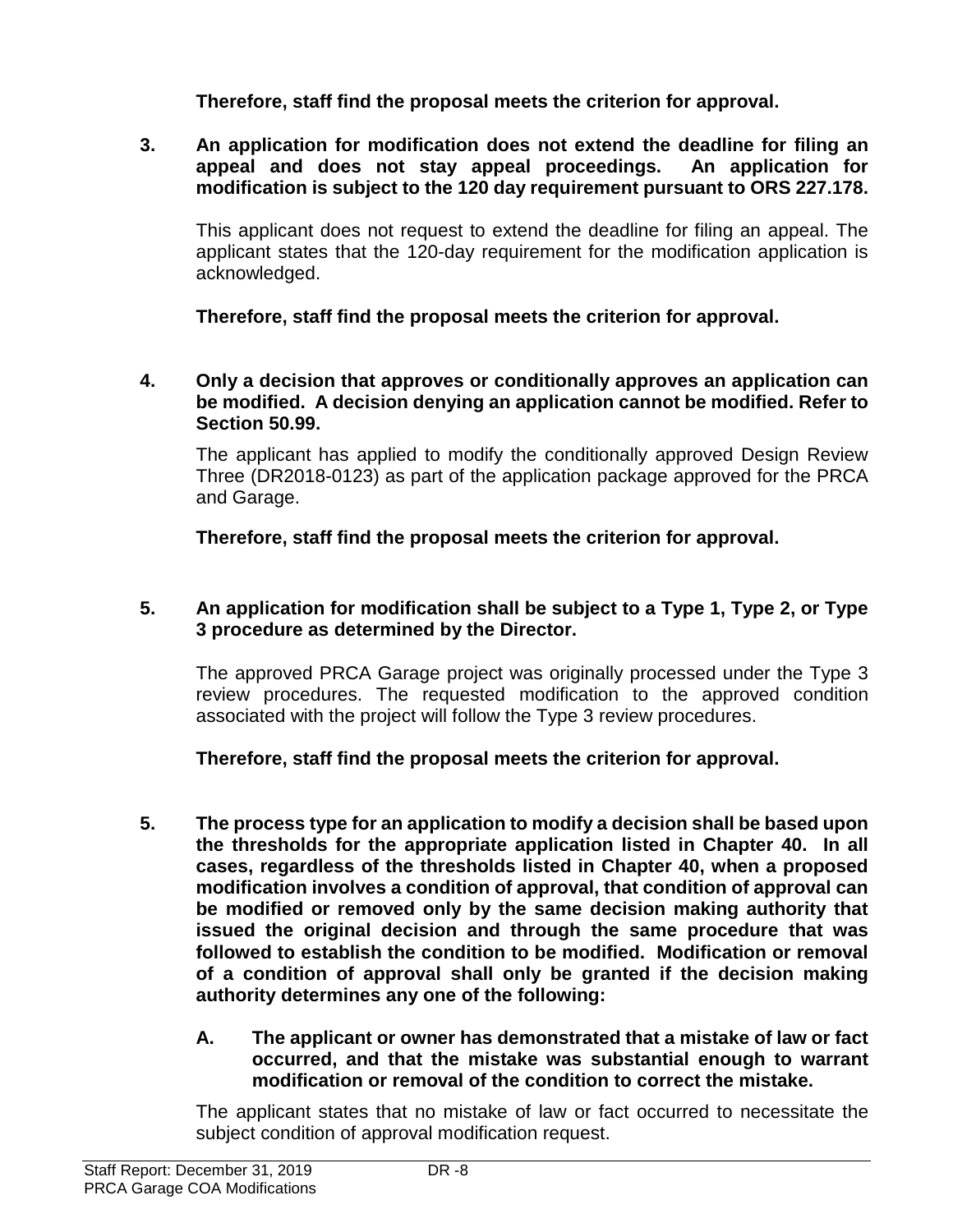**Therefore, staff find the criterion for approval is not applicable.**

#### **B. The condition could not be implemented for reasons beyond the control of the applicant and the modification will not require a significant modification of the original decision.**

The Planning Commission approved DR2018-0123 during the public hearing of February 6, 2019 and adopted Condition of Approval No. 26, which requires submission of proof of artwork approval by the Beaverton Arts Commission for artwork on the north garage wall prior to building permit issuance. The applicant states that the PRCA and Beaverton Central District Garage Art Framework was approved by the Public Art Commission and Beaverton Arts Commission on October 9, 2019. The applicant states that during the course of executing the public art for the project, it became apparent the condition of approval could not be satisfied by the time of building permit issuance due to the time needed for the public art solicitation. Therefore, the applicant requests to extend the approval time for the artwork to final occupancy permit issuance to provide adequate time to conduct the public art selection process.

**Therefore, staff find the proposal meets the criterion for approval.**

#### **C. The circumstances have changed to the extent that the condition is no longer needed or warranted.**

The applicant states that the condition is still needed and the request is limited to modify the timing to satisfy the condition of approval.

**Therefore, staff find the criterion for approval is not applicable.**

#### **D. A new or modified condition would better accomplish the purpose of the original condition.**

The applicant states that the time extension to satisfy the condition of approval at the time of final occupancy permit instead of at building permit issuance will result ultimately in a better public art selection process than the original timeline can accommodate. The applicant further explains that the public art selection process follows the protocols and best practices of city, county and state government agencies across the country, including those adopted by the City of Beaverton's Public Art Committee (PAC) and Beaverton Arts Commission (BAC) and as such, an artist or artist team will be selected by a diverse group of panelists that represent artists and arts professionals, community representatives, staff members, and stakeholders from the project team on December 20, 2019, after a five-week open call (Request for Qualifications) and subsequent vetting of applications.

# **Therefore, staff find the proposal meets the criterion for approval.**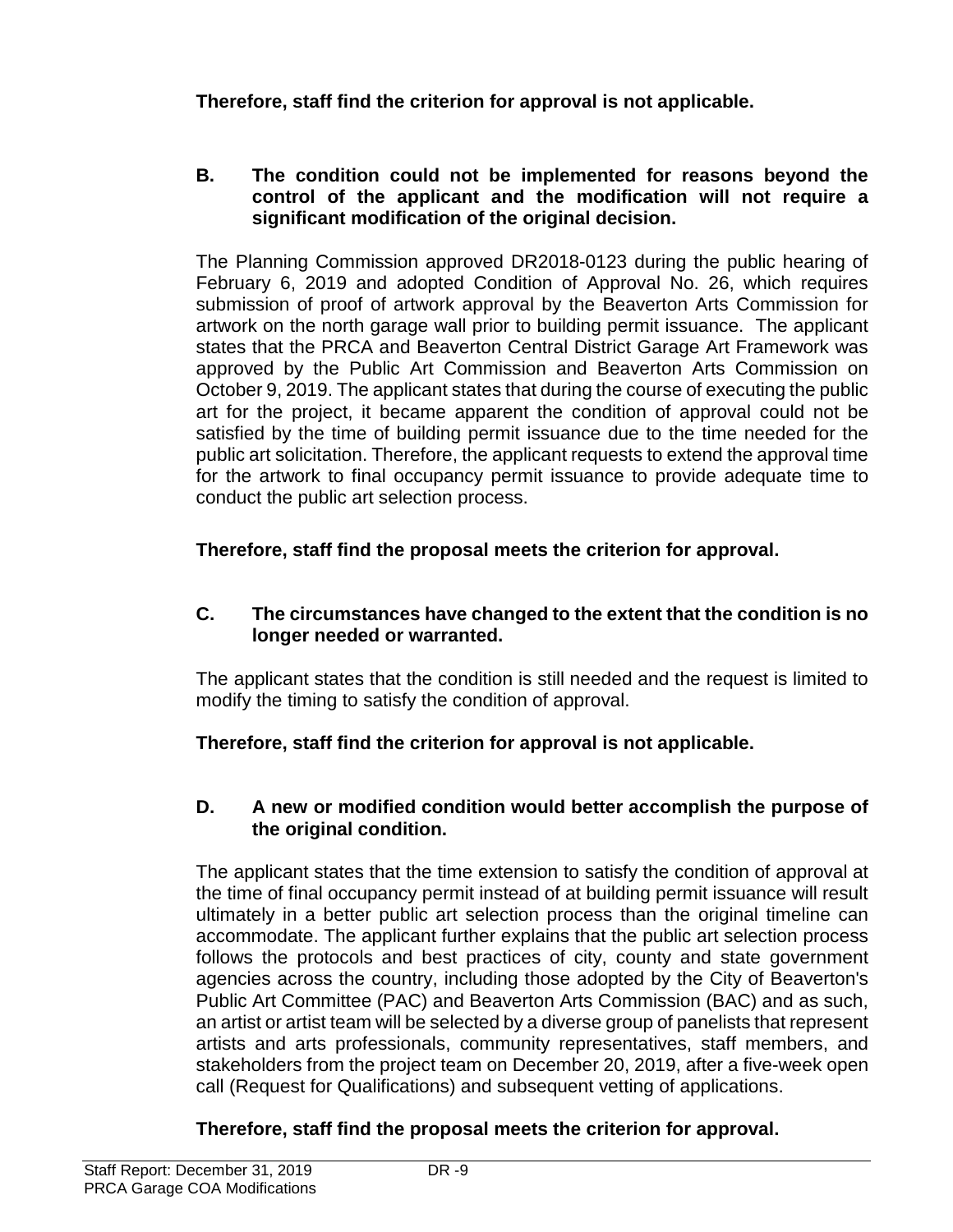# **Recommendation**

Based on the facts and findings presented, staff recommend **APPROVAL** of **DR2019-0168 (PRCA Garage COA Modification)** subject to the applicable conditions identified in Attachment C.